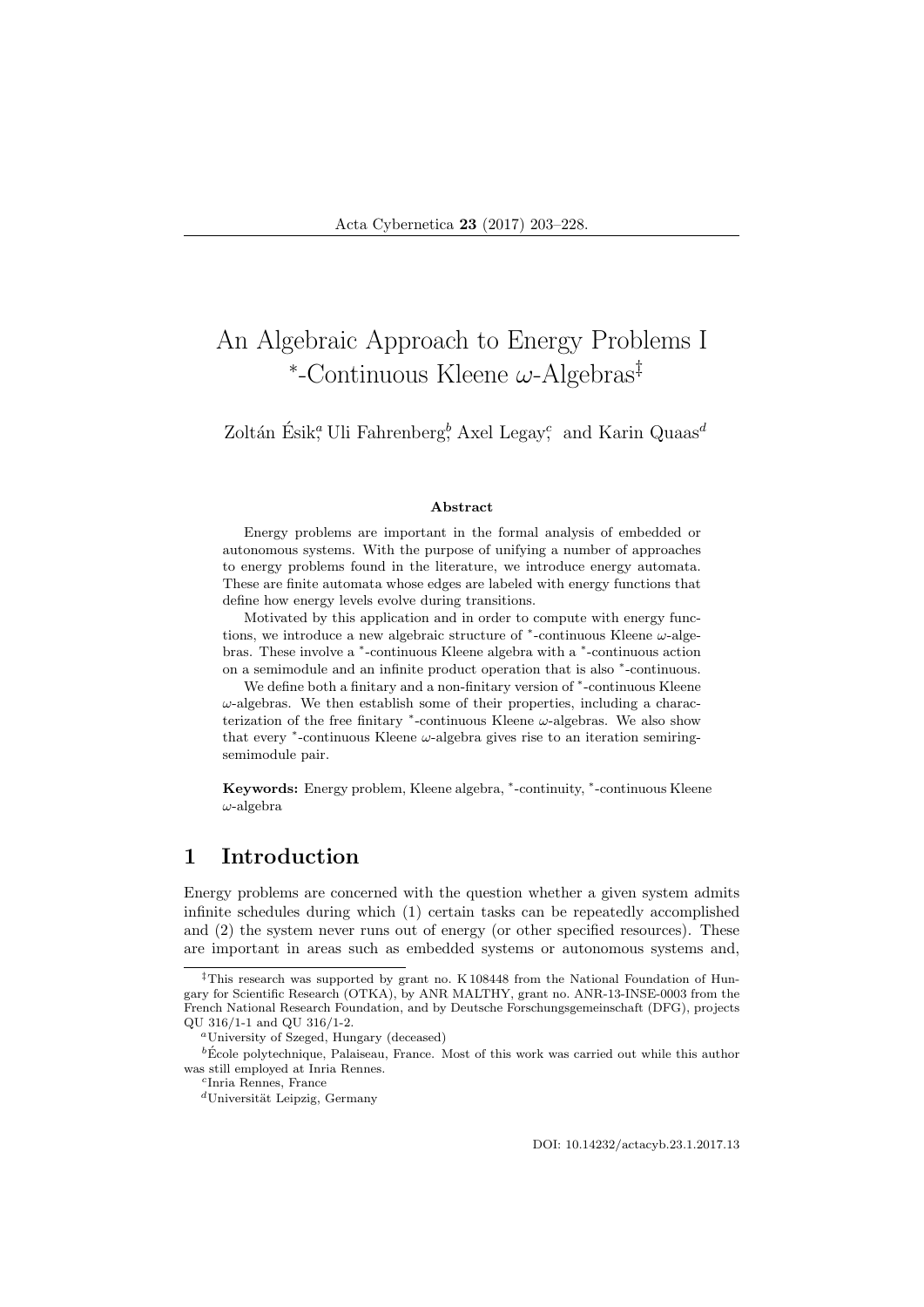starting with [4], have attracted some attention in recent years, for example in [20, 27, 3, 5, 28, 7, 6, 23, 9].

With the purpose of generalizing some of the above approaches, we have in [14, 21] introduced energy automata. These are finite automata whose transitions are labeled with *energy functions* which specify how energy values change from one system state to another. Using the theory of semiring-weighted automata [10], we have shown in [14] that energy problems in such automata can be solved in a simple static way which only involves manipulations of energy functions.

In order to put the work of [14] on a more solid theoretical footing and with an eye to future generalizations, we have recently introduced a new algebraic structure of  $*$ -continuous Kleene  $\omega$ -algebras [12, 13].

A continuous (or complete) Kleene algebra is a Kleene algebra in which all suprema exist and are preserved by products. These have nice algebraic properties, but not all Kleene algebras are continuous, for example the semiring of regular languages over some alphabet. Hence a theory of <sup>∗</sup> -continuous Kleene algebras has been developed to cover this and other interesting cases [25].

For infinite behaviors, complete semiring-semimodule pairs involving an infinite product operation have been developed [19]. Motivated by some examples of structures which are not complete in this sense, for example the energy functions of the preceding section, we generalize the notion of  $*$ -continuous Kleene algebra to one of ∗ -continuous Kleene ω-algebra. These are idempotent semiring-semimodule pairs which are not necessarily complete, but have enough suprema in order to develop a fixed-point theory and solve weighted Büchi automata  $(i.e.,$  to compute infinitary power series).

We will define both a finitary and a non-finitary version of  $*$ -continuous Kleene  $\omega$ -algebras. We then establish several properties of  $*$ -continuous Kleene  $\omega$ -algebras, including the existence of the suprema of certain subsets related to regular  $\omega$ languages. Then we will use these results in our characterization of the free finitary ∗ -continuous Kleene ω-algebras. We also show that each <sup>∗</sup> -continuous Kleene ωalgebra gives rise to an iteration semiring-semimodule pair.

Structure of the Paper This is the first in a series of two papers which deal with energy problems and their algebraic foundation. In the present paper, we motivate the introduction of our new algebraic structures by two sections on energy automata (Section 2) and on the algebraic structure of energy functions (Section 3). We then pass to introduce continuous Kleene  $\omega$ -algebras in Section 4 and to expose the free continuous Kleene  $\omega$ -algebras in Section 5.

In Section 6 we generalize continuous Kleene  $\omega$ -algebras to our central notion of ∗ -continuous Kleene ω-algebras and finitary <sup>∗</sup> -continuous Kleene ω-algebras. Section 7 exposes the free finitary  $*$ -continuous Kleene  $\omega$ -algebras; the question whether general free  $*$ -continuous Kleene  $\omega$ -algebras exist is left open.

The penultimate Section 8 shows that every  $*$ -continuous Kleene  $\omega$ -algebra is an iteration semiring-semimodule pair, hence techniques from matrix semiring-semimodule pairs apply. This will be important in the second paper of the series. In Section 9 we concern ourselves with least and greatest fixed points and introduce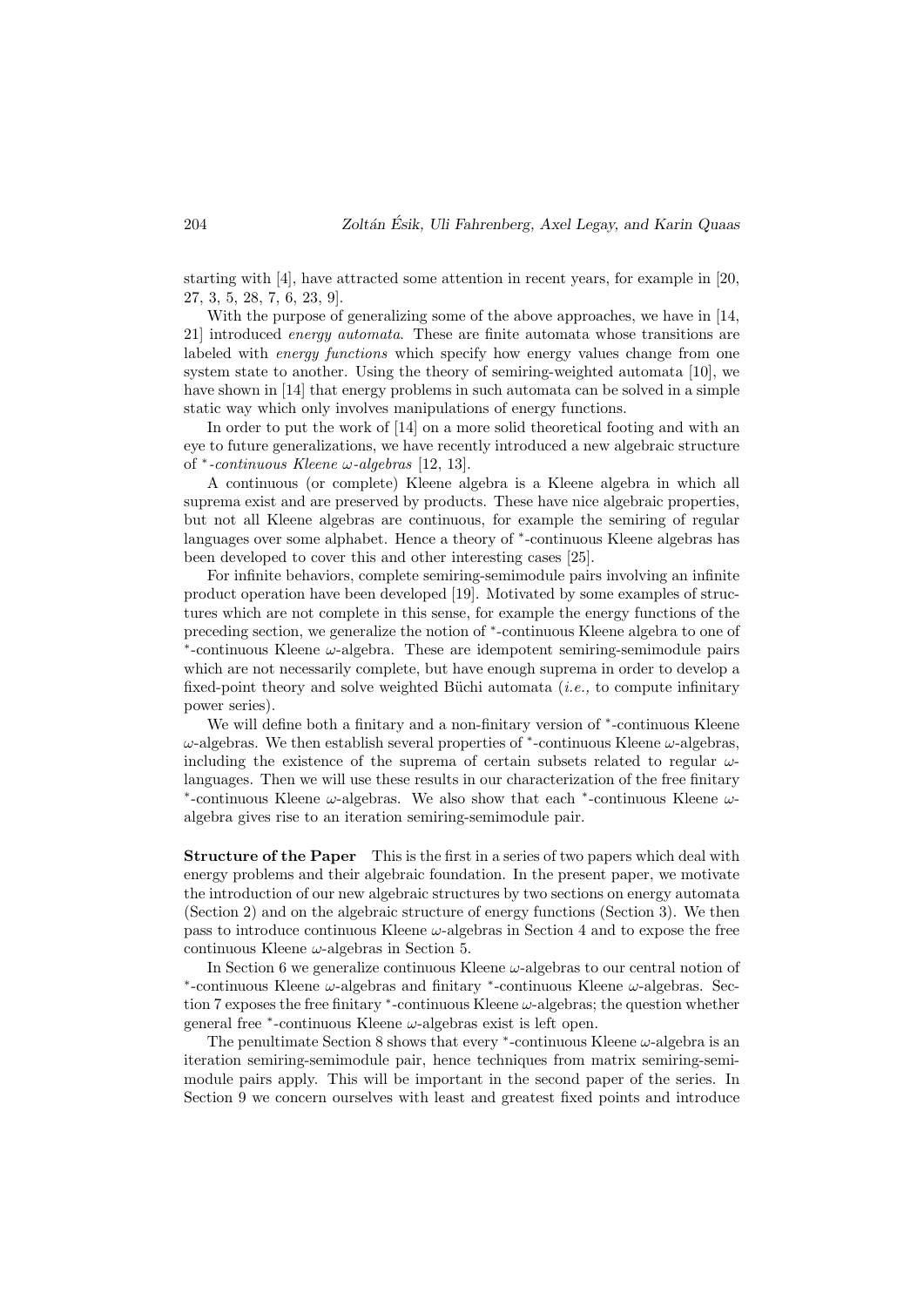a notion of Kleene  $\omega$ -algebra, analogous to the concept of Kleene algebra for least fixed points.

In the second paper of the series [15], we show that one can use matrix operations to solve reachability and Büchi acceptance in weighted automata over  $*$ -continuous Kleene  $\omega$ -algebras, and that energy functions form a  $*$ -continuous Kleene  $\omega$ -algebra. This will allows us to connect the algebraic structures developed in the present paper back to their motivating energy problems.

Acknowledgment The origin of this work is a joint short paper [21] between the last three authors which was presented at the 2012 International Workshop on Weighted Automata: Theory and Applications. After the presentation, the presenter was approached by Zolt´an Esik, who told him that the proper setting for ´ energy problems should be idempotent semiring-semimodule pairs. This initiated a long-lasting collaboration, including several mutual visits, which eventually led to the work presented in this paper and its follow-up [15].

We are deeply indebted to our colleague and friend Zoltán Ésik who taught us all we know about semiring-semimodule pairs and  $*$ -continuity. Unfortunately Zoltán could not see this work completed, so any errors are the responsibility of the last three authors.

In honor of Zoltán Ésik, we propose to give the name " $\acute{E}sik\ algebra$ " to \*-continuous Kleene  $\omega$ -algebras.

## 2 Energy Automata

The transition labels on the energy automata which we consider in this paper will be functions which model transformations of energy levels between system states. Such transformations have the (natural) properties that below a certain energy level, the transition might be disabled (not enough energy is available to perform the transition), and an increase in input energy always yields at least the same increase in output energy. Thus the following definition.

**Definition 1.** An energy function is a partial function  $f : \mathbb{R}_{\geq 0} \to \mathbb{R}_{\geq 0}$  which is defined on a closed interval  $[l_f, \infty]$  or on an open interval  $[l_f, \infty]$ , for some lower bound  $l_f \geq 0$ , and such that for all  $x \leq y$  for which f is defined,

$$
yf \ge xf + y - x. \tag{*}
$$

The class of all energy functions is denoted by  $\mathcal{F}.$ 

We will write composition and application of energy functions in diagrammatical order, from left to right. Hence we write f; g, or simply fg, for the composition  $g \circ f$ and x; f or x f for function application  $f(x)$ . This is because we will be concerned with *algebras* of energy functions, in which function composition is multiplication, and where it is customary to write multiplication in diagrammatical order.

Thus energy functions are strictly increasing, and in points where they are differentiable, the derivative is at least 1. The inverse functions to energy functions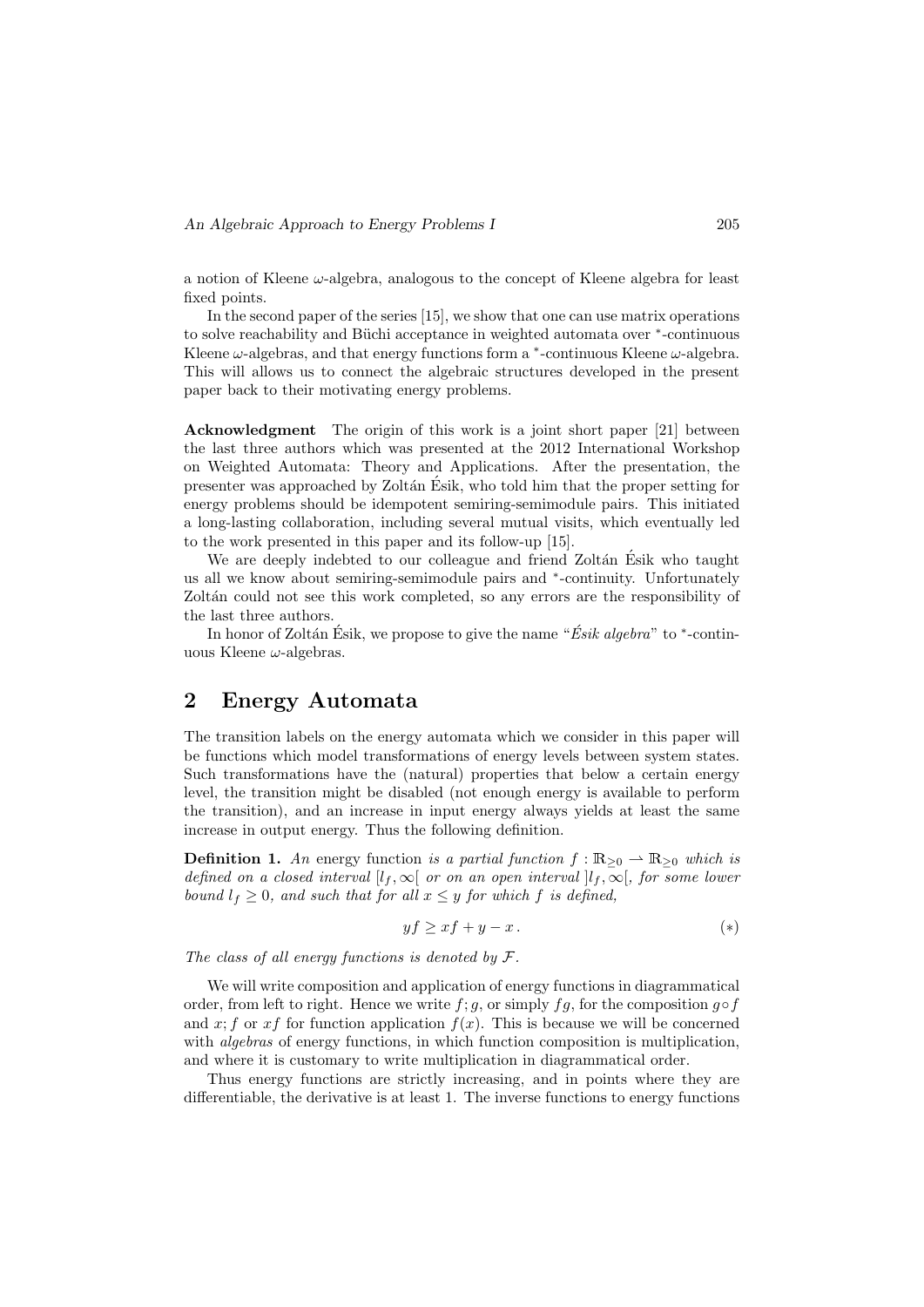

Figure 1: A simple energy automaton.

exist, but are generally not energy functions. Energy functions can be composed, where it is understood that for a composition fg, the interval of definition is  $\{x \in$  $\mathbb{R}_{\geq 0}$  | xf and xfg defined}. The following lemma shows an important property of energy functions which we will use repeatedly later, mostly without mention of the lemma.

**Lemma 1.** Let  $f \in \mathcal{F}$  and  $x \in \mathbb{R}_{\geq 0}$ .

- If  $xf < x$ , then there is  $N \geq 0$  such that  $xf^n$  is undefined for all  $n \geq N$ .
- If  $xf = x$ , then  $xf^n = x$  for all  $n \ge 0$ .
- If  $xf > x$ , then for all  $P \in \mathbb{R}$  there is  $N \geq 0$  such that  $xf^n \geq P$  for all  $n > N$ .

*Proof.* In the first case, we have  $x - xf = M > 0$ . Using (\*), we see that  $xf^{n+1} \leq$  $xf^{n}-M$  for all  $n\geq 0$  for which  $xf^{n+1}$  is defined. Hence the sequence  $(xf^{n})_{n\geq 0}$ decreases without bound, so that there must be  $N \geq 0$  such that  $xf^N$  is undefined, and then so is  $xf^n$  for any  $n > N$ .

The second case is trivial. In the third case, we have  $xf - x = M > 0$ . Again using (\*), we see that  $xf^{n+1} > xf^n + M$  for all  $n \geq 0$ . Hence the sequence  $(xf^n)_{n\geq 0}$ increases without bound, so that for any  $P \in \mathbb{R}$  there must be  $N \geq 0$  for which  $xf^N \ge P$ , and then  $xf^n \ge xf^N \ge P$  for all  $n \ge N$ .

**Example 1.** The following example shows that property  $(*)$  is not only sufficient for Lemma 1, but in a sense also necessary: Let  $\alpha \in \mathbb{R}$  with  $0 < \alpha < 1$  and  $f: \mathbb{R}_{\geq 0} \to \mathbb{R}_{\geq 0}$  be the function  $xf = 1 + \alpha x$ . Then  $yf = xf + \alpha(y - x)$  for all  $x \leq y$ , so (\*) "almost" holds. But  $xf^{n} = \sum_{i=0}^{n-1} \alpha^{i} + \alpha^{n} x$  for all  $n \in \mathbb{N}$ , hence  $\lim_{n\to\infty} x f^n = \frac{1}{1-\alpha} < \infty.$ 

**Definition 2.** An energy automaton  $(S, s_0, T, F)$  consists of a finite set S of states, with initial state  $s_0 \in S$ , a finite set  $T \subseteq S \times F \times S$  of transitions labeled with energy functions, and a subset  $F \subseteq S$  of acceptance states.

Example 2. Figure 1 shows a simple energy automaton. Here we have used inequalities to give the definition intervals of energy functions, so that for example, the function labeling the loop at  $s_2$  is given by  $f(x) = 2x - 2$  for  $x > 1$  and undefined for  $x < 1$ .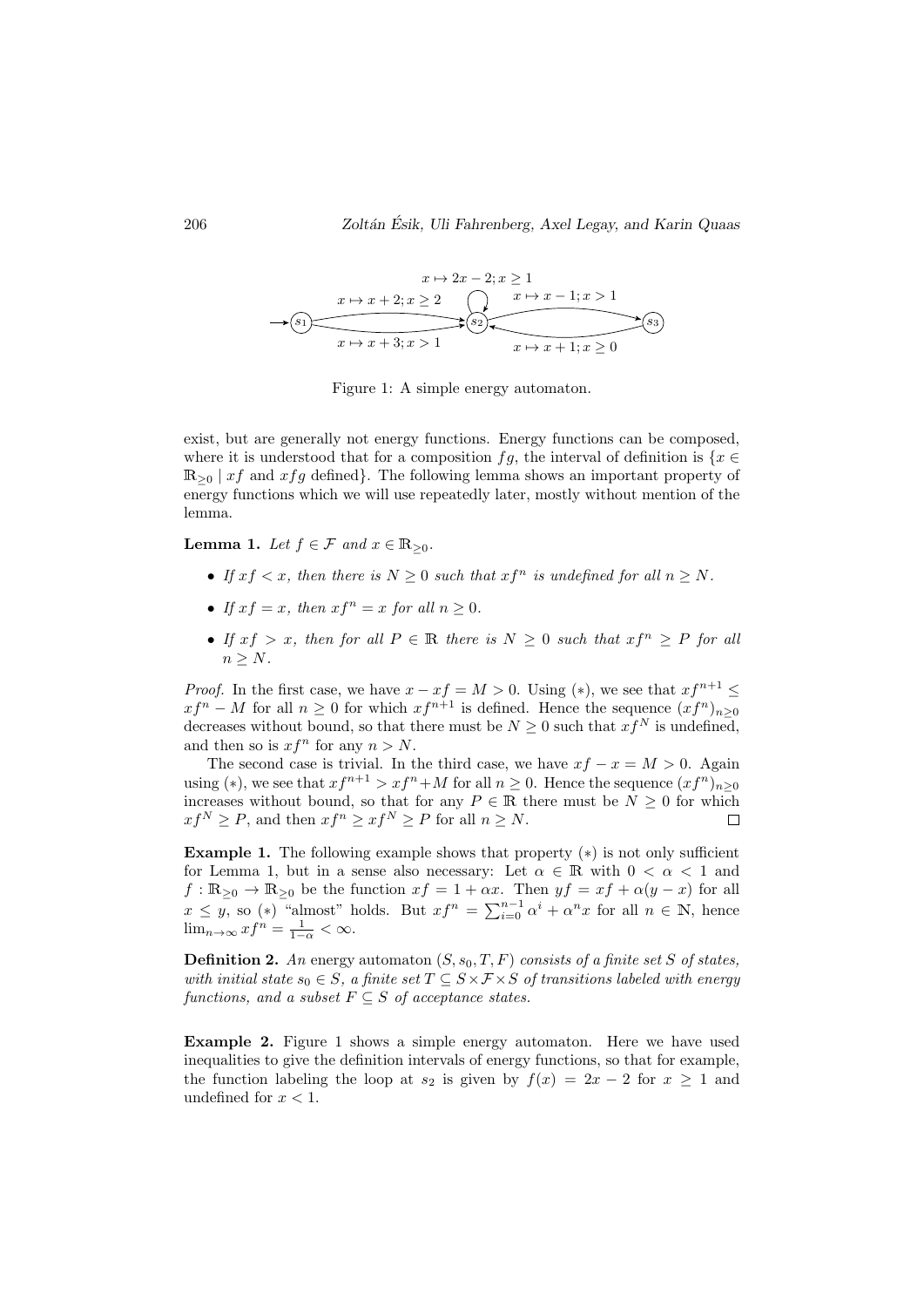A finite path in an energy automaton is a finite sequence of transitions  $\pi$  =  $(s_0, f_1, s_1), (s_1, f_2, s_2), \ldots, (s_{n-1}, f_n, s_n).$  We use  $f_{\pi}$  to denote the combined energy function  $f_{\pi} = f_1 f_2 \cdots f_n$  of such a finite path. We will also use infinite paths, but note that these generally do not allow for combined energy functions.

A global state of an energy automaton is a pair  $q = (s, x)$  with  $s \in S$  and  $x \in \mathbb{R}_{\geq 0}$ . A transition between global states is of the form  $((s, x), f, (s', x'))$  such that  $(s, f, s') \in T$  and  $x' = f(x)$ . A (finite or infinite) run of  $(S, T)$  is a path in the graph of global states and transitions.

We are ready to state the decision problems with which our main concern will lie. As the input to a decision problem must be in some way finitely representable, we will state them for subclasses  $\mathcal{F}' \subseteq \mathcal{F}$  of computable energy functions; an  $\mathcal{F}'$ automaton is an energy automaton  $(S, s_0, T, F)$  with  $T \subseteq S \times F' \times S$ . Note that we give no technical meaning to the term "computable" here; we simply need to take care that the input be finitely representable.

**Problem 1** (State reachability). Given an  $\mathcal{F}'$ -automaton  $A = (S, s_0, T, F)$  and a computable initial energy  $x_0 \in \mathbb{R}_{\geq 0}$ : does there exist a finite run of A from  $(s_0, x_0)$ which ends in a state in  $F$ ?

**Problem 2** (Coverability). Given an  $\mathcal{F}'$ -automaton  $A = (S, s_0, T, F)$ , a computable initial energy  $x_0 \in \mathbb{R}_{\geq 0}$  and a computable function  $z : F \to \mathbb{R}_{\geq 0}$ : does there exist a finite run of A from  $(s_0, x_0)$  which ends in a global state  $(s, x)$  such that  $s \in F$  and  $x > sz$ ?

**Problem 3** (Büchi acceptance). Given an  $\mathcal{F}'$ -automaton  $A = (S, s_0, T, F)$  and a computable initial energy  $x_0 \in \mathbb{R}_{\geq 0}$ : does there exist an infinite run of A from  $(s_0, x_0)$  which visits F infinitely often?

As customary, a run such as in the statements above is said to be accepting. The special case of Problem 3 with  $F = S$  is the question whether there exists an infinite run in the given energy automaton. This is what is usually referred to as energy problems in the literature; our extension to general Büchi conditions has not been treated before.

## 3 The Algebra of Energy Functions

Let  $[0, \infty]$ <sub>⊥</sub> =  $\{\perp\}$ ∪ $[0, \infty]$  denote the complete lattice of non-negative real numbers together with extra elements  $\perp$  and  $\infty$ , with the standard order on  $\mathbb{R}_{\geq 0}$  extended by  $\perp < x < \infty$  for all  $x \in \mathbb{R}_{\geq 0}$ . Also,  $\perp + x = \perp - x = \perp$  for all  $x \in \mathbb{R}_{\geq 0} \cup \{\infty\}$ and  $\infty + x = \infty - x = \infty$  for all  $x \in \mathbb{R}_{\geq 0}$ .

**Definition 3.** An extended energy function is a mapping  $f : [0, \infty]_{\perp} \to [0, \infty]_{\perp}$ , for which  $\bot f = \bot$  and  $y f \geq x f + y - x$  for all  $x \leq y$ . Moreover,  $\infty f = \infty$ , unless  $xf = \bot$  for all  $x \in [0, \infty]$ . The class of all extended energy functions is denoted  $\mathcal{E}$ .

This means, in particular, that  $xf = \perp$  implies  $yf = \perp$  for all  $y \leq x$ , and  $xf = \infty$  implies  $yf = \infty$  for all  $y > x$ . Hence, except for the extension to  $\infty$ , these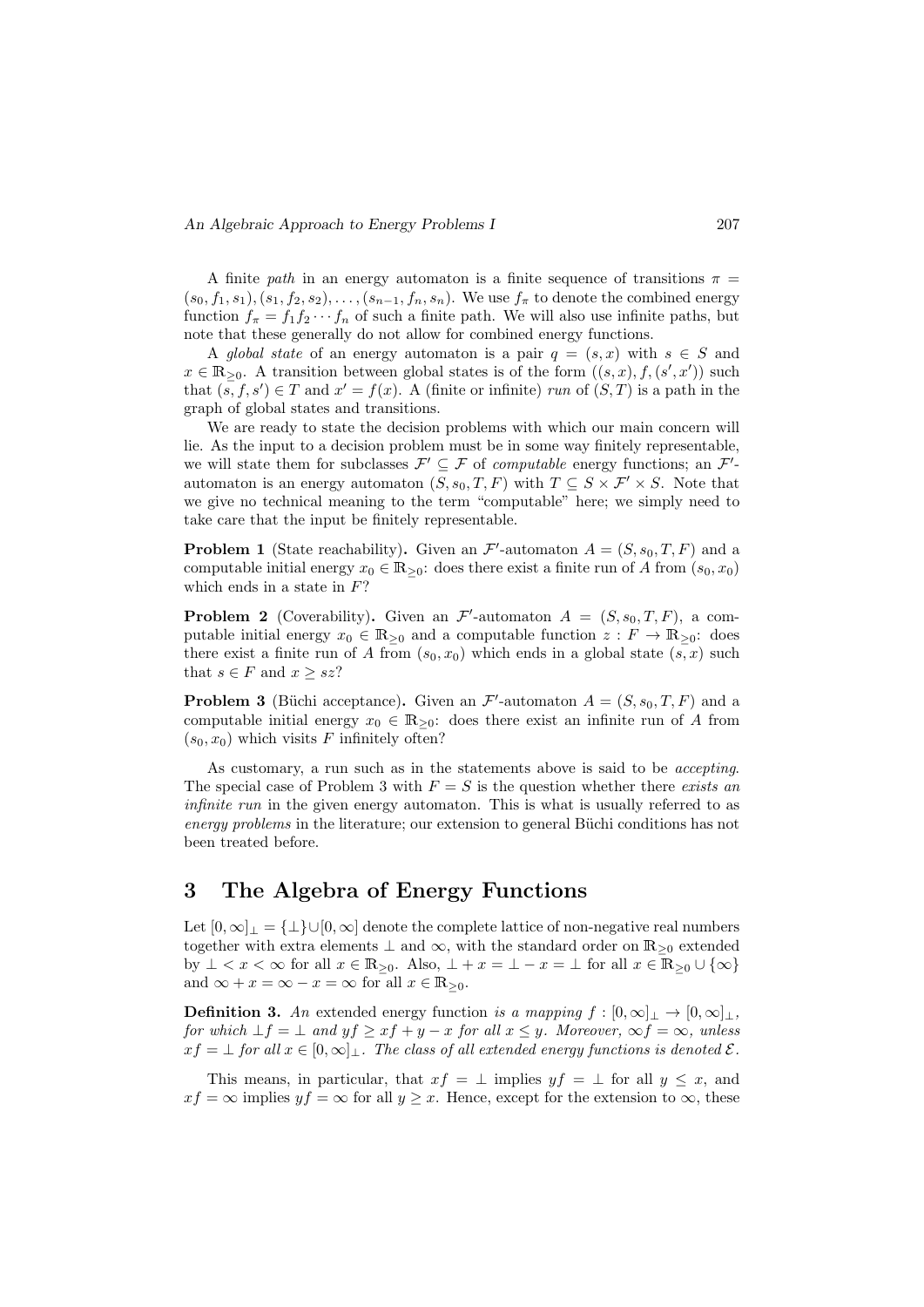functions are indeed the same as the energy functions from Definition 1. More precisely, every energy function  $f : \mathbb{R}_{\geq 0} \to \mathbb{R}_{\geq 0}$  as of Definition 1 gives rise to an extended energy function  $\tilde{f} : [0, \infty]_{\perp} \to [0, \infty]_{\perp}$  given by  $\perp \tilde{f} = \perp$ ,  $x\tilde{f} = \perp$  if  $xf$  is undefined,  $x\tilde{f} = xf$  otherwise for  $x \in \mathbb{R}_{\geq 0}$ , and  $\infty \tilde{f} = \infty$ .

Composition of extended energy functions is defined as before, but needs no more special consideration about its definition interval.

We define a partial order on  $\mathcal{E}$ , by  $f \leq g$  iff  $xf \leq xg$  for all  $x \in [0,\infty]_+\mathcal{E}$ . We will need three special energy functions,  $\perp$ , id and  $\top$ ; these are given by  $x \perp = \perp$ , x; id = x for  $x \in [0, \infty]_+$ , and  $\bot \top = \bot$ ,  $x \top = \infty$  for  $x \in [0, \infty]$ .

**Lemma 2.** With the ordering  $\leq$ ,  $\mathcal{E}$  is a complete lattice with bottom element  $\perp$  and top element  $\top$ . The supremum on E is pointwise, i.e.,  $x(\sup_{i\in I} f_i) = \sup_{i\in I} xf_i$ for any set I, all  $f_i \in \mathcal{E}$  and  $x \in [0, \infty]_+$ . Also,  $h(\sup_{i \in I} f_i) = \sup_{i \in I} (hf_i)$  for all  $h \in \mathcal{E}$ .

Proof. The pointwise supremum of any set of extended energy functions is an extended energy function. Indeed, if  $f_i$ ,  $i \in I$  are extended energy functions and  $x < y$ in  $\mathbb{R}_{\geq 0}$ , then  $y f_i \geq x f_i + y - x$  for all i. It follows that  $\sup_{i \in I} y f_i \geq \sup_{i \in I} x f_i + y - x$ . Also, since  $\bot f_i = \bot$  for all  $i \in I$ ,  $\sup_{i \in I} \bot f_i = \bot$ . Finally, if there is some i such that  $\infty f_i = \infty$ , then  $\sup_{i \in I} \infty f_i = \infty$ . Otherwise each function  $f_i$  is constant with value ⊥.

The fact that  $h(\sup_{i \in I} f_i) = \sup_{i \in I} hf_i$  is now clear, since the supremum is taken pointwise: For all  $x$ ,  $x(h(\sup_{i\in I} f_i)) = (xh)(\sup_{i\in I} f_i) = \sup_{i\in I} xhf_i = x(\sup_i hf_i)$ .

We denote binary suprema using the symbol  $\vee$ ; hence  $f \vee g$ , for  $f, g \in \mathcal{E}$ , is the function  $x(f \vee g) = \max(xf, xg)$ .

Recall that an *idempotent semiring*  $[1, 22]$   $S = (S, \vee, \cdot, \perp, 1)$  consists of a commutative idempotent monoid  $(S, \vee, \perp)$  and a monoid  $(S, \cdot, 1)$  such that the distributive laws

$$
x(y \lor z) = xy \lor xz
$$

$$
(y \lor z)x = yx \lor zx
$$

and the zero laws

$$
\bot \cdot x = \bot = x \cdot \bot
$$

hold for all  $x, y, z \in S$ . It follows that the product operation distributes over all finite sums.

Each idempotent semiring  $S$  is partially ordered by its natural order relation  $x \leq y$  iff  $x \vee y = y$ , and then sum and product preserve the partial order and  $\perp$  is the least element. Moreover, for all  $x, y \in S$ ,  $x \vee y$  is the least upper bound of the set  $\{x, y\}.$ 

**Lemma 3.**  $(\mathcal{E}, \vee, \cdot, \cdot, \bot, \text{id})$  is an idempotent semiring with natural order  $\leq$ .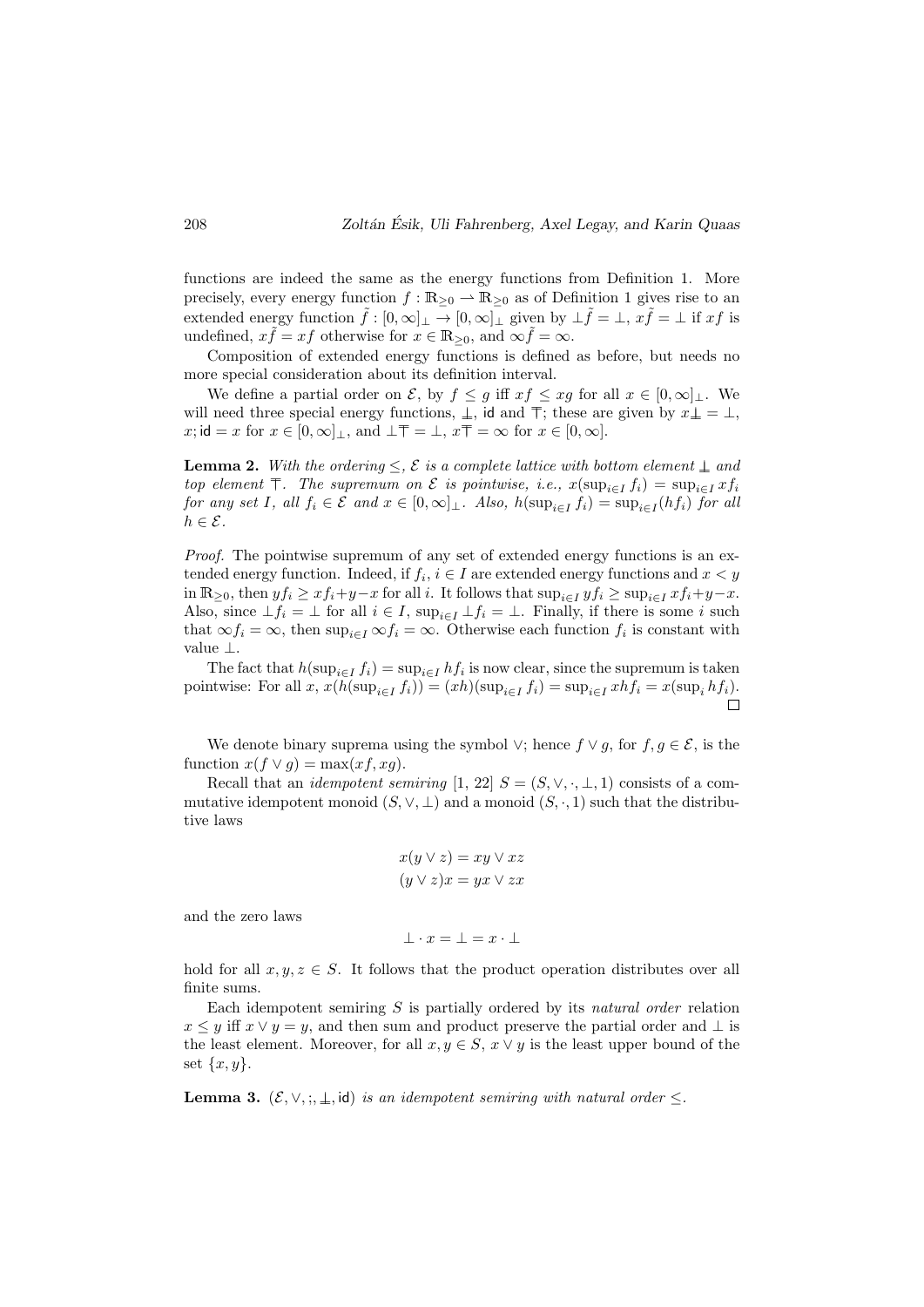*Proof.* It is clear that  $(\mathcal{E}, \vee, \perp)$  is a commutative idempotent monoid and that  $(\mathcal{E}, :$ , id) is a monoid.  $\leq$  is the natural order on  $\mathcal E$  because  $\vee$  is given pointwise. It is also clear that  $\bot f = f \bot = \bot$  for all  $f \in \mathcal{E}$ .

To show distributivity, we have already shown that  $x(h(f \vee g)) = x(hf \vee hg)$  in the proof of Lemma 2; using monotonicity of  $h$ , we also have

$$
x((f \vee g)h) = x(f \vee g)h = (xf \vee xg)h = xfg \vee xgh = x(fh \vee gh).
$$

The proof is complete.

We will show in the second paper [15] of this series that  $\mathcal E$  in fact forms a ∗ -continuous Kleene algebra [25], which will allow us to solve energy problems algebraically.

## 4 Continuous Kleene Algebras and Continuous Kleene  $\omega$ -Algebras

We have already recalled the notion of idempotent semiring in the last section. A homomorphism of idempotent semirings  $(S, \vee, \cdot, \bot, 1), (S', \vee', \cdot', \bot', 1')$  is a function  $h: S \to S'$  which respects the constants and operations, *i.e.*, such that  $h(\perp) = \perp'$ ,  $h(1) = 1', h(x \vee y) = h(x) \vee h(y)$ , and  $h(x \cdot y) = h(x) \cdot h(y)$  for all  $x, y \in S$ .

A Kleene algebra [25] is an idempotent semiring  $S = (S, \vee, \cdot, \perp, 1)$  equipped with a star operation \* :  $S \to S$  such that for all  $x, y \in S$ ,  $yx^*$  is the least solution of the fixed point equation  $z = zx \vee y$  and  $x^*y$  is the least solution of the fixed point equation  $z = xz \vee y$  with respect to the natural order. A Kleene algebra *homomorphism* is a semiring homomorphism  $h$  which respects the star:  $h(x^*) = (h(x))^*$  for all  $x \in S$ .

Examples of Kleene algebras include the language semiring  $P(A^*)$  over an alphabet A, whose elements are the subsets of the set  $A^*$  of all finite words over A. and whose operations are set union and concatenation, with the languages  $\emptyset$  and  $\{\varepsilon\}$  serving as  $\perp$  and 1. Here,  $\varepsilon$  denotes the empty word. The star operation is the usual Kleene star:  $X^* = \bigcup_{n \geq 0} X^n = \{u_1 \dots u_n : u_1, \dots, u_n \in X, n \geq 0\}.$ 

Another example is the Kleene algebra  $P(A \times A)$  of binary relations over any set A, whose operations are union and relational composition (written in diagrammatic order), and where the empty relation ∅ and the identity relation id serve as the constants  $\perp$  and 1. The star operation is the formation of the reflexive-transitive closure, so that  $R^* = \bigcup_{n \geq 0} R^n$  for all  $R \in P(A \times A)$ .

The above examples are in fact *continuous Kleene algebras*, *i.e.*, idempotent semirings  $S$  such that equipped with the natural order, they are complete lattices (hence all suprema exist), and the product operation preserves arbitrary suprema in either argument:

$$
y(\bigvee X) = \bigvee yX
$$
 and  $(\bigvee X)y = \bigvee Xy$ 

for all  $X \subseteq S$  and  $y \in S$ . The star operation is given by  $x^* = \bigvee_{n \geq 0} x^n$ , so that  $x^*$ is the supremum of the set  $\{x^n : n \geq 0\}$  of all powers of x.

 $\Box$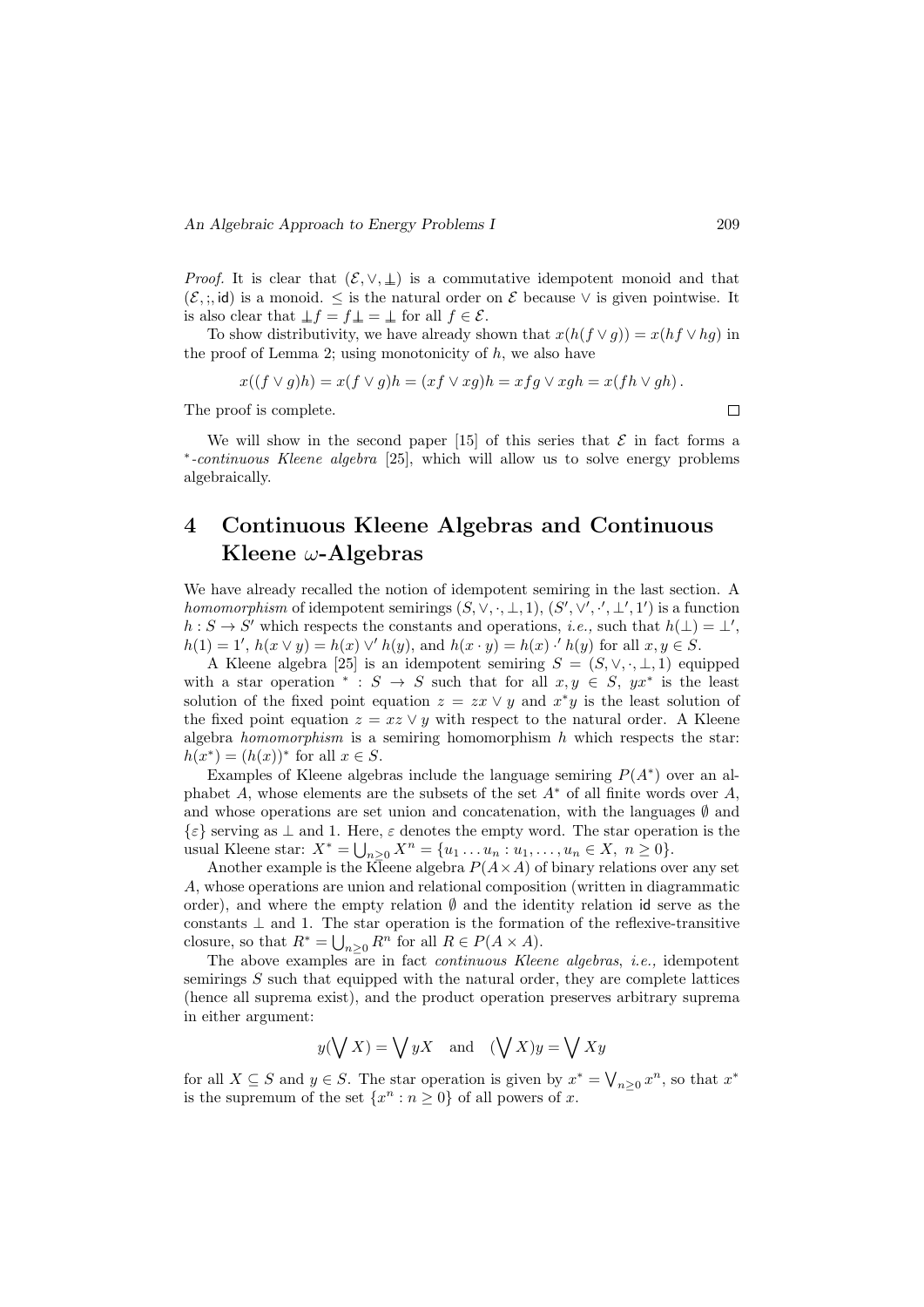Homomorphisms of continuous Kleene algebras  $S, S'$  are homomorphisms of idempotent semirings  $h: S \to S'$  which respect arbitrary suprema:  $h(\bigvee X) =$  $\bigvee h(X) = \bigvee \{h(x) \mid x \in X\}$  for all  $X \subseteq S$ . To distinguish these from semiring homomorphisms, they are sometimes called *continuous homomorphisms*, but we will not do this here.

A larger class of models is given by the <sup>∗</sup> -continuous Kleene algebras [25]. By the definition of a <sup>\*</sup>-continuous Kleene algebra  $S = (S, \vee, \cdot, \perp, 1)$ , all suprema of sets of the form  $\{x^n \mid n \geq 0\}$  are required to exist, where x is any element of S, and  $x^*$  is given by this supremum. Moreover, product preserves such suprema in both arguments:

$$
y(\bigvee_{n\geq 0} x^n) = \bigvee_{n\geq 0} yx^n \text{ and } (\bigvee_{n\geq 0} x^n)y = \bigvee_{n\geq 0} x^n y.
$$

Every <sup>∗</sup> -continuous Kleene algebra is a Kleene algebra. For any alphabet A, the collection  $R(A^*)$  of all regular languages over A is an example of a  $*$ -continuous Kleene algebra which is not continuous. There exist Kleene algebras which are not <sup>∗</sup> -continuous, see [25]. For non-idempotent extensions of the notions of continuous Kleene algebras, \*-continuous Kleene algebras and Kleene algebras, we refer to [17, 16]. Homomorphisms of \*-continuous Kleene algebras are the Kleene algebra homomorphisms.

Recall that an *idempotent semiring-semimodule pair* [19, 2]  $(S, V)$  consists of an idempotent semiring  $S = (S, \vee, \cdot, \bot, 1)$  and a commutative idempotent monoid  $V = (V, \vee, \perp)$  which is equipped with a left S-action  $S \times V \to V$ ,  $(x, v) \mapsto xv$ . satisfying

$$
(x \lor x')v = xv \lor x'v
$$
  
\n
$$
(xx')v = x(x'v)
$$
  
\n
$$
x(v \lor v') = xv \lor xv'
$$
  
\n
$$
\bot v = \bot
$$
  
\n
$$
1v = v
$$

for all  $x, x' \in S$  and  $v \in V$ . In that case, we also call V a *(left)* S-semimodule.

A homomorphism of semiring-semimodule pairs  $(S, V)$  and  $(S', V')$  is a pair  $h = (h_S, h_V)$  of functions  $h_S : S \to S'$  and  $h_V : V \to V'$  such that  $h_S$  is a semiring homomorphism,  $h_V$  is a monoid homomorphism, and h respects the action, *i.e.*,  $h_V(xv) = h_S(x)h_V(v)$  for all  $x \in S$  and  $v \in V$ .

**Definition 4.** A continuous Kleene  $\omega$ -algebra is an idempotent semiring-semimodule pair  $(S, V)$  in which S is a continuous Kleene algebra, V is a complete lattice with the natural order, and the action preserves all suprema in either argument. Additionally, there is an infinite product operation which is compatible with the action and associative in the sense that the following hold:

- 1. For all  $x_0, x_1, \ldots \in S$ ,  $\prod_{n \geq 0} x_n = x_0 \prod_{n \geq 0} x_{n+1}$ .
- 2. Let  $x_0, x_1, \ldots \in S$  and  $0 = n_0 \leq n_1 \cdots$  be a sequence which increases without a bound. Let  $y_k = x_{n_k} \cdots x_{n_{k+1}-1}$  for all  $k \geq 0$ . Then  $\prod_{n \geq 0} x_n = \prod_{k \geq 0} y_k$ .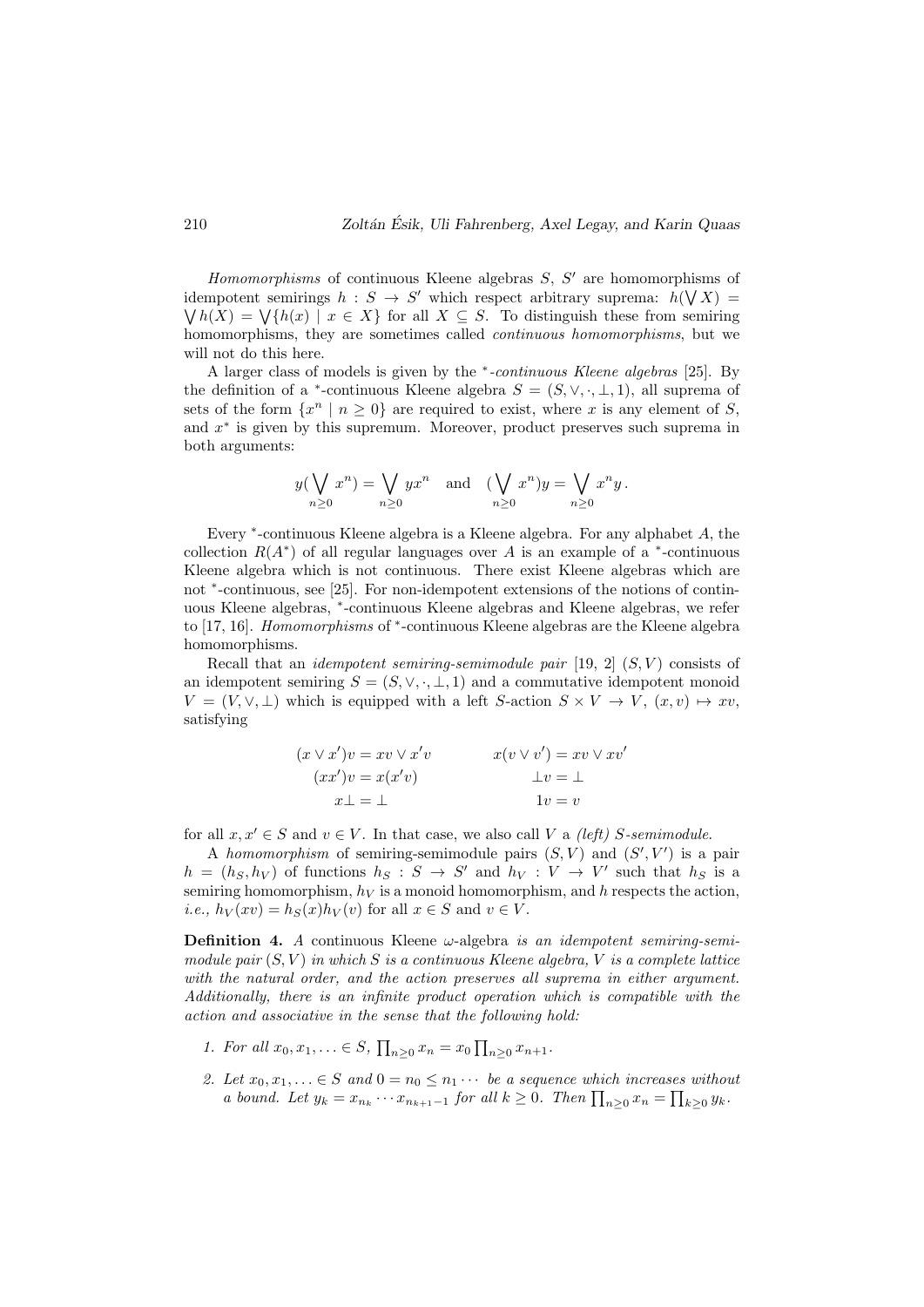Moreover, the infinite product operation preserves all suprema:

3. 
$$
\prod_{n\geq 0} (\bigvee X_n) = \bigvee \{ \prod_{n\geq 0} x_n : x_n \in X_n, \ n \geq 0 \}, \text{ for all } X_0, X_1, \dots \subseteq S.
$$

The above notion of continuous Kleene  $\omega$ -algebra may be seen as a special case of the not necessarily idempotent complete semiring-semimodule pairs of [19]. A ho*momorphism* of continuous Kleene  $\omega$ -algebras is a semiring-semimodule homomorphism  $h = (h_S, h_V)$  such that  $h_S$  is a homomorphism of continuous Kleene algebras,  $h_V$  preserves all suprema, and h respects infinite products: for all  $x_0, x_1, \ldots \in S$ ,  $h_V(\prod_{n\geq 0} x_n) = \prod_{n\geq 0} h_S(x_n).$ 

One of our aims in this paper is to provide an extension of the notion of continuous Kleene  $\omega$ -algebras to \*-continuous Kleene  $\omega$ -algebras, which are semiringsemimodule pairs  $(S, V)$  consisting of a  $*$ -continuous Kleene algebra S acting on a necessarily idempotent semimodule  $V$ , such that the action preserves certain suprema in its first argument, and which are equipped with an infinite product operation satisfying the above compatibility and associativity conditions and some weaker forms of the last axiom.

### 5 Free Continuous Kleene  $\omega$ -Algebras

In this section, we offer descriptions of the free continuous Kleene  $\omega$ -algebras and the free continuous Kleene  $\omega$ -algebras satisfying the identity  $1^{\omega} = \bot$ . We recall the following folklore result.

**Theorem 1.** For each set A, the language semiring  $(P(A^*), \vee, \cdot, \bot, 1)$  is the free continuous Kleene algebra on A.

In more detail, if S is a continuous Kleene algebra and  $h : A \rightarrow S$  is any function, then there is a unique homomorphism  $h^{\sharp}: P(A^*) \to S$  of continuous Kleene algebras which extends  $h$ .

In view of Theorem 1, it is not surprising that the free continuous Kleene  $\omega$ algebras can be described using languages of finite and infinite words. Suppose that A is a set. Let  $A^{\omega}$  denote the set of all  $\omega$ -words over A and  $A^{\infty} = A^* \cup A^{\omega}$ . Let  $P(A^*)$  denote the language semiring over A and  $P(A^{\infty})$  the semimodule of all subsets of  $A^{\infty}$  equipped with the action of  $P(A^*)$  defined by  $XY = \{xy : x \in$  $X, y \in Y$  for all  $X \subseteq A^*$  and  $Y \subseteq A^{\infty}$ . We also define an infinite product by  $\prod_{n\geq 0} X_n = \{u_0u_1\ldots: u_n \in X_n\}$ . It is clear that  $(P(A^*), P(A^{\infty}))$  is a continuous Kleene  $\omega$ -algebra.

**Theorem 2.** For each set A,  $(P(A^*), P(A^{\infty}))$  is the free continuous Kleene  $\omega$ algebra on A.

*Proof.* Suppose that  $(S, V)$  is any continuous Kleene  $\omega$ -algebra an let  $h : A \rightarrow S$  be a mapping. We want to show that there is a unique extension of  $h$  to a homomorphism  $(h_S^{\sharp}, h_V^{\sharp})$  from  $(P(A^*), P(A^{\infty}))$  to  $(S, V)$ .

For each  $u = a_0 \dots a_{n-1}$  in  $A^*$ , define  $h_S(u) = h(a_0) \cdots h(a_{n-1})$  and  $h_V(u) =$  $h(a_0)\cdots h(a_{n-1})1^{\omega} = \prod_{k\geq 0} b_k$ , where  $b_k = a_k$  for all  $k < n$  and  $b_k = 1$  for all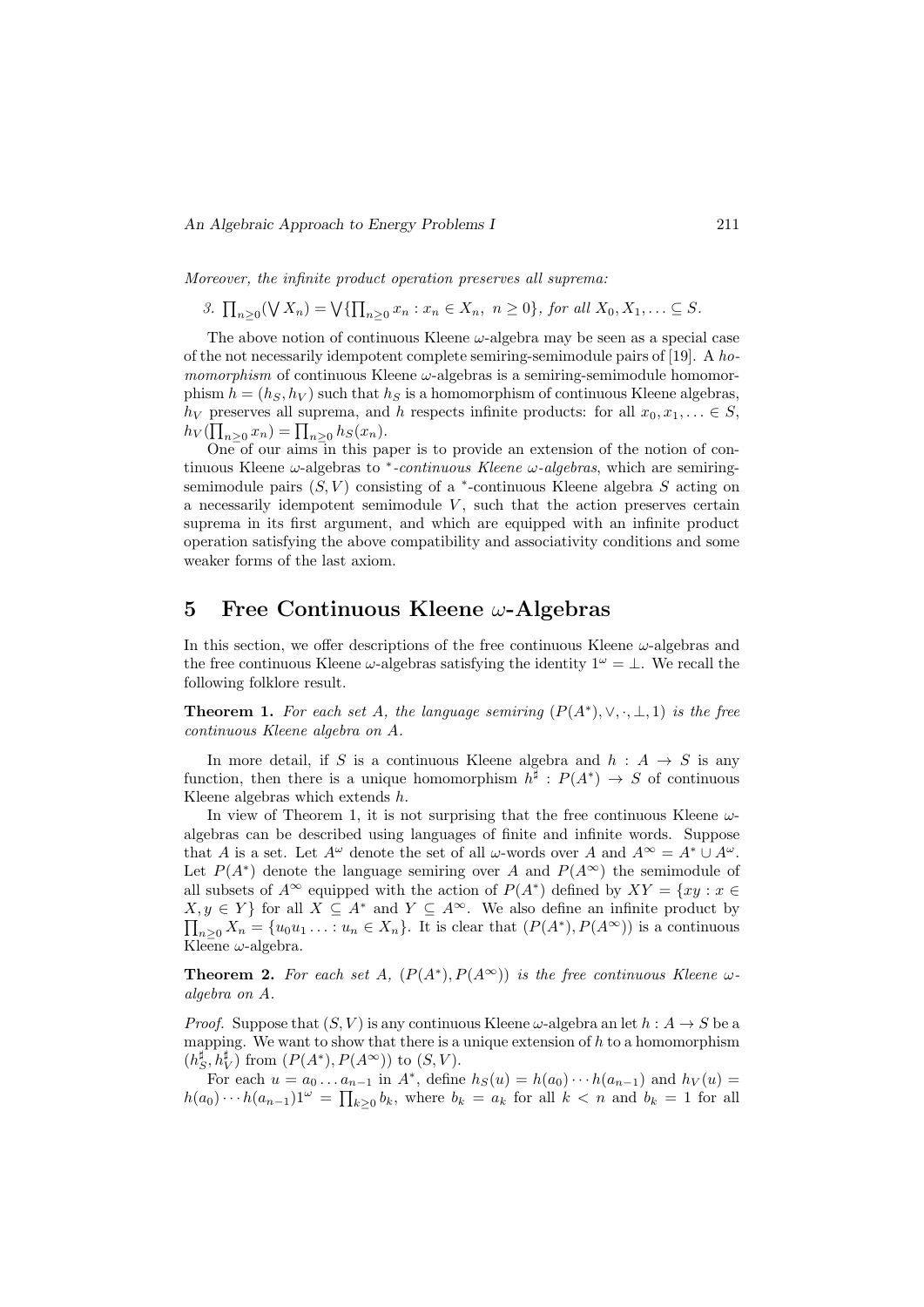$k \geq n$ . When  $u = a_0 a_1 \ldots \in A^{\omega}$ , define  $h_V(u) = \prod_{k \geq 0} h(a_k)$ . Note that we have  $h_S(uv) = h_S(u)h_S(v)$  for all  $u, v \in A^*$  and  $h_S(\varepsilon) = 1$ . Also,  $h_V(uv) = h_S(u)h_V(v)$ for all  $u \in A^*$  and  $v \in A^{\infty}$ . Thus,  $h_V(XY) = h_S(X)h_V(Y)$  for all  $X \subseteq A^*$  and  $Y \subseteq A^{\infty}$ . Moreover, for all  $u_0, u_1, \ldots$  in  $A^*$ , if  $u_i \neq \varepsilon$  for infinitely many i, then  $h_V(u_0u_1\ldots) = \prod_{k\geq 0} h_S(u_k)$ . If on the other hand,  $u_k = \varepsilon$  for all  $k \geq n$ , then  $h_V(u_0u_1\ldots) = h_S(u_0)\cdots h_S(u_{n-1})1^\omega$ . In either case, if  $X_0, X_1, \ldots \subseteq A^*$ , then  $h_V(\prod_{n\geq 0} X_n) = \prod_{n\geq 0} h_S(X_n).$ 

Suppose now that  $X \subseteq A^*$  and  $Y \subseteq A^{\infty}$ . We define  $h_S^{\sharp}(X) = \bigvee h_S(X)$ and  $h_V^{\sharp}(Y) = \bigvee h_V(Y)$ . It is well-known that  $h_S^{\sharp}$  is a continuous semiring morphism  $P(A^*) \to S$ . Also,  $h_V^{\sharp}$  preserves arbitrary suprema, since  $h_V^{\sharp}(\bigcup_{i \in I} Y_i) =$  $\bigvee h_V(\bigcup_{i \in I} Y_i) = \bigvee \bigcup_{i \in I} h_V(Y_i) = \bigvee_{i \in I} \bigvee h_V(Y_i) = \bigvee_{i \in I} h_V^{\sharp}(Y_i).$ 

We prove that the action is preserved. Let  $X \subseteq A^*$  and  $Y \subseteq A^{\infty}$ . Then  $h_V^{\sharp}(XY) = \bigvee h_V(XY) = \bigvee h_S(X)h_V(Y) = \bigvee h_S(X)\bigvee h_V(Y) = h_S^{\sharp}(X)h_V^{\sharp}(Y).$ 

Finally, we prove that the infinite product is preserved. Let  $\tilde{X_0}, X_1, \ldots \subseteq A^*$ . Then  $h_V^{\sharp}(\prod_{n\geq 0} X_n) = \bigvee h_V(\prod_{n\geq 0} X_n) = \bigvee \prod_{n\geq 0} h_S(X_n) = \prod_{n\geq 0} \bigvee h_S(X_n) =$  $\prod_{n\geq 0} h_S^{\sharp}(X_n)$ .  $\Box$ 

It is clear that  $h<sub>S</sub>$  extends h, and that  $(h<sub>S</sub>, h<sub>V</sub>)$  is unique.

Consider now  $(P(A^*), P(A^{\omega}))$  with infinite product defined, as a restriction of the above infinite product, by  $\prod_{n\geq 0} X_n = \{u_0u_1\ldots\in A^{\omega} : u_n\in X_n, n\geq 0\}$ . It is also a continuous Kleene  $\omega$ -algebra. Moreover, it satisfies  $1^{\omega} = \bot$ .

**Lemma 4.**  $(P(A^*), P(A^{\omega}))$  is a quotient of  $(P(A^*), P(A^{\infty}))$  under the homomorphism  $(\varphi_S, \varphi_V)$  such that  $\varphi_S$  is the identity on  $P(A^*)$  and  $\varphi_V$  maps  $Y \subseteq A^{\infty}$  to  $Y \cap A^{\omega}$ .

*Proof.* Suppose that  $Y_i \subseteq A^{\infty}$  for all  $i \in I$ . It holds that  $\varphi_V(\bigcup_{i \in I} Y_i) = A^{\omega} \cap$  $\bigcup_{i\in I} Y_i = \bigcup_{i\in I} (A^\omega \cap Y_i) = \bigcup_{i\in I} \varphi_V(Y_i).$ Let  $X \subseteq A^*$  and  $Y \subseteq A^{\infty}$ . Then  $h_V(XY) = XY \cap A^{\omega} = X(Y \cap A^{\omega}) =$ 

 $\varphi_S(X)\varphi_V(Y)$ .

Finally, let  $X_0, X_1, \ldots \subseteq A^*$ . Then  $h_V(\prod_{n\geq 0} X_n) = \{u_0u_1\ldots \in A^{\omega}: u_n \in$  $X_n$ } =  $\prod_{n\geq 0} h_S(X_n)$ .

**Lemma 5.** Suppose that  $(S, V)$  is a continuous Kleene  $\omega$ -algebra satisfying  $1^{\omega} = \bot$ . Let  $(h_S, h_V)$  be a homomorphism  $(P(A^*), P(A^{\infty})) \rightarrow (S, V)$ . Then  $(h_S, h_V)$  factors through  $(\varphi_S, \varphi_V)$ .

*Proof.* Define  $h'_S = h_S$  and  $h'_V : P(A^{\omega}) \to V$  by  $h'_V(Y) = h_V(Y)$ , for all  $Y \subseteq A^{\omega}$ . Then clearly  $h_S = h'_S \circ \varphi_S$ . Moreover,  $h_V = h'_V \circ \varphi_V$ , since for all  $Y \subseteq A^{\infty}$ ,  $h'_V(\varphi_V(Y)) = h_V(Y \cap A^{\omega}) = h_V(Y \cap A^{\omega}) \vee h_S(Y \cap A^*)1^{\omega} = h_V(Y \cap A^{\omega}) \vee h_V((Y \cap A^*)1^{\omega})$  $A^*$ ) $1^{\omega}$ ) =  $h_V((Y \cap A^{\omega}) \cup (Y \cap A^*)1^{\omega}) = h_V(Y)$ .

Since  $(\varphi_S, \varphi_V)$  and  $(h_S, h_V)$  are homomorphisms, so is  $(h'_S, h'_V)$ . It is clear that  $h^{\prime}_{V}$  preserves all suprema.  $\Box$ 

**Theorem 3.** For each set A,  $(P(A^*), P(A^{\omega}))$  is the free continuous Kleene  $\omega$ algebra on A satisfying  $1^{\omega} = \bot$ .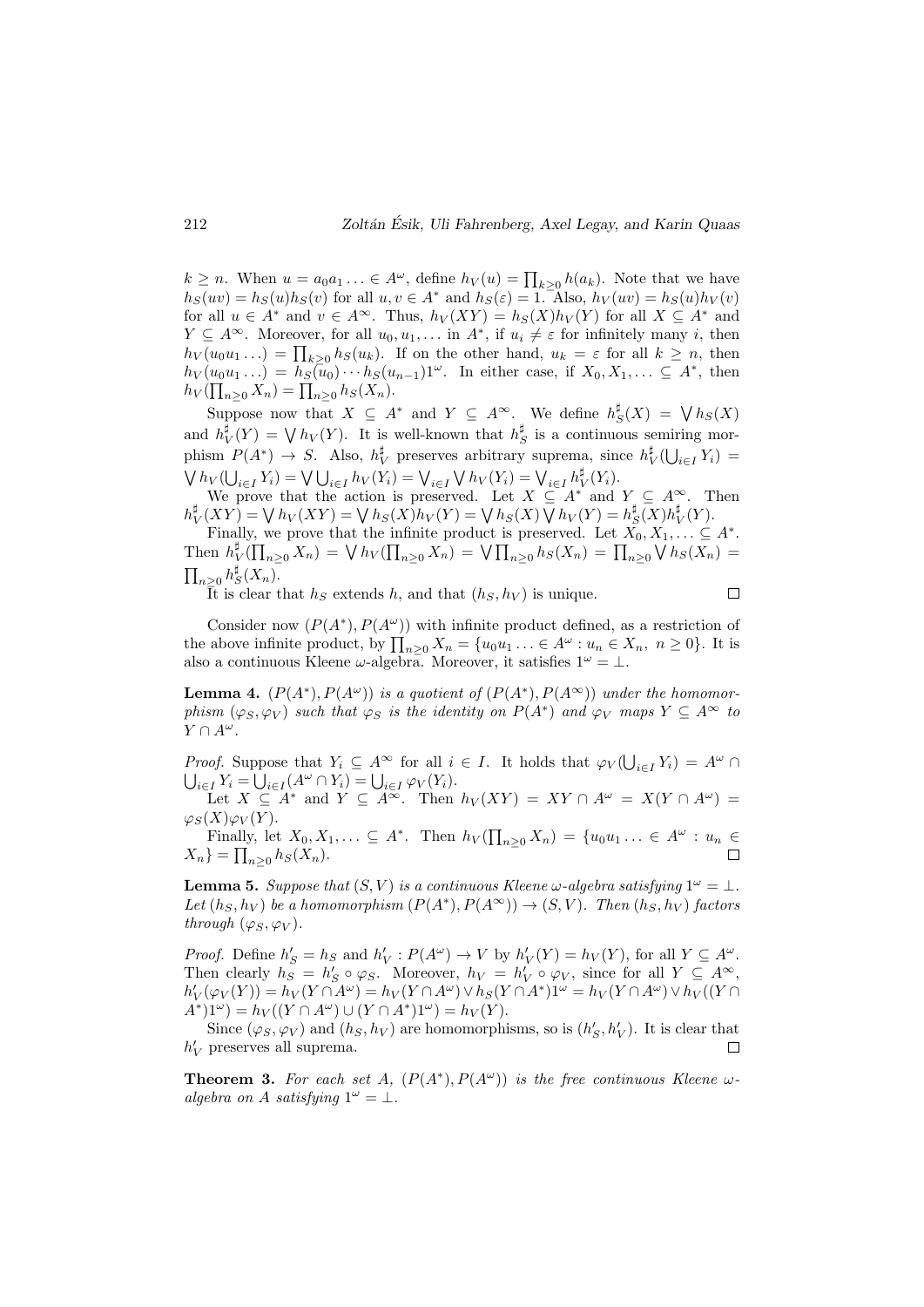*Proof.* Suppose that  $(S, V)$  is a continuous Kleene  $\omega$ -algebra satisfying  $1^{\omega} = \bot$ . Let  $h : A \rightarrow S$ . By Theorem 2, there is a unique homomorphism  $(h_S, h_V)$ :  $(P(A^*), P(A^{\infty})) \to (S, V)$  extending h. By Lemma 5, h<sub>S</sub> and h<sub>V</sub> factor as h<sub>S</sub> =  $h'_S \circ \varphi_S$  and  $h_V = h'_V \circ \varphi_V$ , where  $(h'_S, h'_V)$  is a homomorphism  $(P(A^*), P(A^{\omega})) \to$  $(S, V)$ . This homomorphism  $(h'_{S}, h'_{V})$  is the required extension of h to a homomorphism  $(P(A^*), P(A^{\omega})) \rightarrow (S, V)$ . Since the factorization is unique, so is this extension. Г

#### 6 ∗ -Continuous Kleene ω-Algebras

In this section, we define \*-continuous Kleene ω-algebras and finitary \*-continuous Kleene  $\omega$ -algebras as an extension of the  $*$ -continuous Kleene algebras of [24]. We establish several basic properties of these structures, including the existence of the suprema of certain subsets corresponding to regular  $\omega$ -languages.

Definition 5. A generalized \*-continuous Kleene algebra is a semiring-semimodule pair  $(S, V)$  in which S is a  $*$ -continuous Kleene algebra (hence S and V are idempotent), subject to the usual laws of unitary action as well as the following axiom

Ax0: For all  $x, y \in S$  and  $v \in V$ ,  $xy^*v = \bigvee_{n \geq 0} xy^n v$ .

**Definition 6.**  $A^*$ -continuous Kleene  $\omega$ -algebra is a generalized  $*$ -continuous Kleene algebra  $(S, V)$  together with an infinite product operation  $S^{\omega} \to V$  which maps every  $\omega$ -word  $x_0x_1 \ldots$  over S to an element  $\prod_{n\geq 0} x_n$  of V, subject to the following axioms:

Ax1: For all  $x_0, x_1, \ldots \in S$ ,  $\prod_{n \geq 0} x_n = x_0 \prod_{n \geq 0} x_{n+1}$ .

- Ax2: Let  $x_0, x_1, \ldots \in S$  and  $0 = n_0 \leq n_1 \cdots$  be a sequence which increases without a bound. Let  $y_k = x_{n_k} \cdots x_{n_{k+1}-1}$  for all  $k \geq 0$ . Then  $\prod_{n \geq 0} x_n = \prod_{k \geq 0} y_k$ .
- Ax3: For all  $x_0, x_1, \ldots$  and  $y, z$  in  $S$ ,  $\prod_{n\geq 0} (x_n(y \vee z)) = \bigvee_{x'_n \in \{y, z\}} \prod_{n\geq 0} x_n x'_n$ .
- Ax4: For all  $x, y_0, y_1, ... \in S$ ,  $\prod_{n\geq 0} x^* y_n = \bigvee_{k_n \geq 0} \prod_{n\geq 0} x^{k_n} y_n$ .

The first two axioms are the same as for continuous Kleene  $\omega$ -algebras. The last two are weaker forms of the complete preservation of suprema of continuous Kleene  $\omega$ -algebras. It is clear that every continuous Kleene  $\omega$ -algebra is  $*$ -continuous.

A homomorphism of  $*$ -continuous Kleene  $\omega$ -algebras is a semiring-semimodule homomorphism  $h = (h_S, h_V) : (S, V) \to (S', V')$  such that  $h_S$  is a \*-continuous Kleene algebra homomorphism and h respects infinite products: for all  $x_0, x_1, \ldots \in$ S,  $h_V(\prod_{n\geq 0}x_n) = \prod_{n\geq 0}h_S(x_n)$ .

Some  $\overline{of}$  our results will also hold for weaker structures. We define a *finitary* \*-continuous Kleene  $\omega$ -algebra as a structure  $(S, V)$  as above, equipped with a star operation and an infinite product  $\prod_{n\geq 0} x_n$  restricted to finitary  $\omega$ -words over S, *i.e.*, to sequences  $x_0, x_1, \ldots$  such that there is a finite subset F of S such that each  $x_n$  is a finite product of elements of F. (Note that F is not fixed and may depend on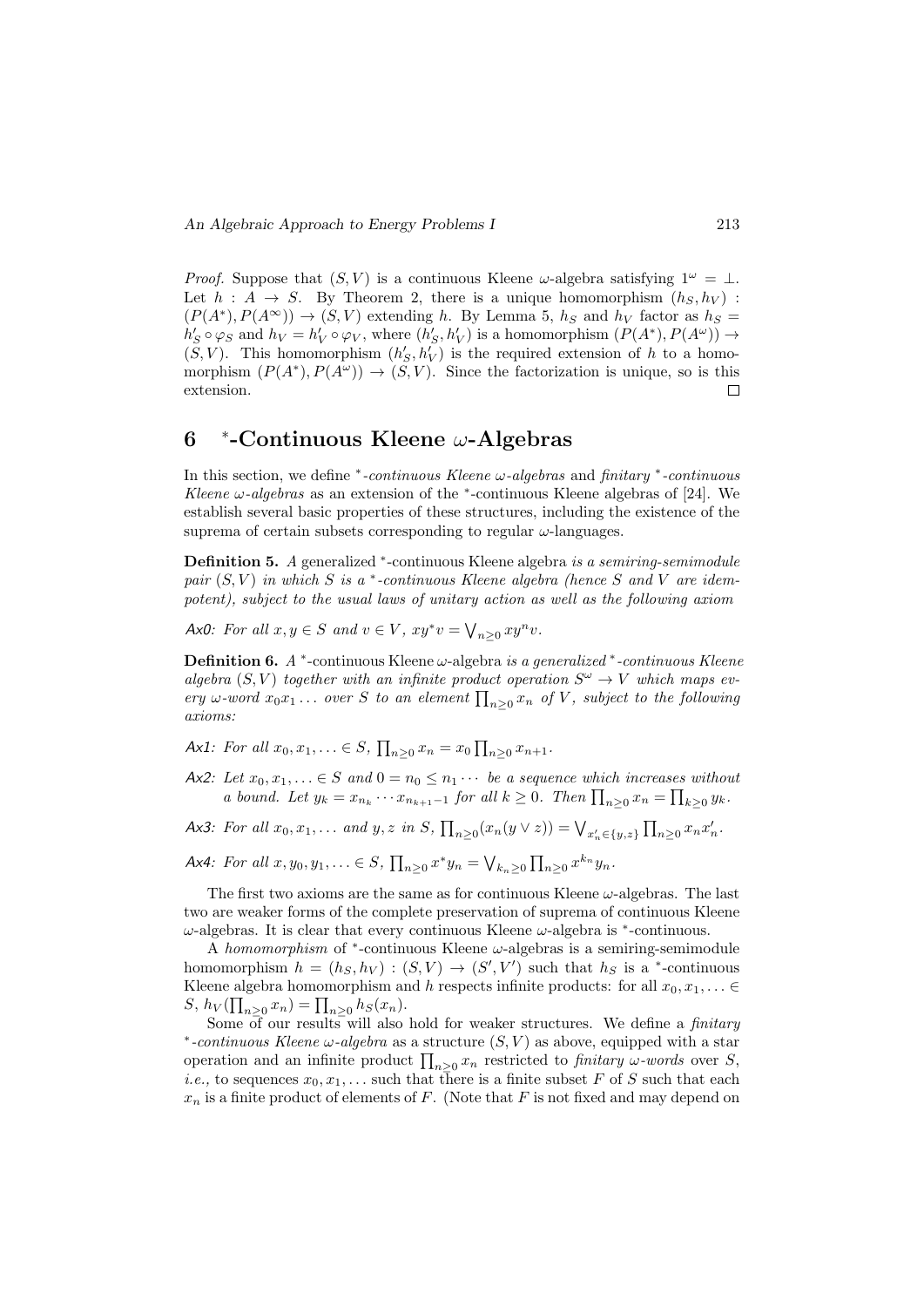the sequence  $x_0, x_1, \ldots$ ) It is required that the axioms hold whenever the involved  $\omega$ -words are finitary.

The above axioms have a number of consequences. For example, if  $x_0, x_1, \ldots \in S$ and  $x_i = \perp$  for some i, then  $\prod_{n\geq 0} x_n = \perp$ . Indeed, if  $x_i = \perp$ , then  $\prod_{n\geq 0} x_n =$  $x_0 \cdots x_i \prod_{n \geq i+1} x_n = \perp \prod_{n \geq i+1} \overline{x_n} = \perp$ . By Ax1 and Ax2, each \*-continuous Kleene  $\omega$ -algebra is an  $\omega$ -semigroup [26].

Suppose that  $(S, V)$  is a <sup>\*</sup>-continuous Kleene  $\omega$ -algebra. For each word  $w \in S^*$ there is a corresponding element  $\overline{w}$  of S which is the product of the letters of w in the semiring S. Similarly, when  $w \in S^*V$ , there is an element  $\overline{w}$  of V corresponding to w, and when  $X \subseteq S^*$  or  $X \subseteq S^*V$ , then we can associate with X the set  $\overline{X} = {\overline{w}: w \in X}$ , which is a subset of S or V. Below we will denote  $\overline{w}$  and  $\overline{X}$  by just  $w$  and  $X$ , respectively.

The following two lemmas are well-known and follow from the fact that the semirings of regular languages are the free <sup>∗</sup>-continuous Kleene algebras [24] (and also the free Kleene algebras [25]).

**Lemma 6.** Suppose that S is a \*-continuous Kleene algebra. If  $R \subseteq S^*$  is regular, then  $\bigvee R$  exists. Moreover, for all  $x, y \in S$ ,  $x(\bigvee R)y = \bigvee xRy$ .

**Lemma 7.** Let S be a  $*$ -continuous Kleene algebra. Suppose that  $R$ ,  $R_1$  and  $R_2$ are regular subsets of  $S^*$ . Then

$$
\begin{aligned} \n\bigvee (R_1 \cup R_2) &= \bigvee R_1 \vee \bigvee R_2 \\ \n\bigvee (R_1 R_2) &= (\bigvee R_1)(\bigvee R_2) \\ \n\bigvee (R^*) &= (\bigvee R)^* . \n\end{aligned}
$$

In a similar way, we can prove:

**Lemma 8.** Let  $(S, V)$  be a generalized \*-continuous Kleene algebra. If  $R \subseteq S^*$  is regular,  $x \in S$  and  $v \in V$ , then  $x(\bigvee R)v = \bigvee xRv$ .

*Proof.* Suppose that  $R = \emptyset$ . Then  $x(\bigvee R)v = \bot = \bigvee xRv$ . If R is a singleton set  $\{y\}$ , then  $x(\bigvee R)v = x yv = \bigvee x Rv$ . Suppose now that  $R = R_1 \cup R_2$  or  $R = R_1 R_2$ , where  $R_1, R_2$  are regular, and suppose that our claim holds for  $R_1$  and  $R_2$ . Then, if  $R = R_1 \cup R_2$ ,

$$
x(\bigvee R)v = x(\bigvee R_1 \vee \bigvee R_2)v \quad \text{(by Lemma 7)}
$$

$$
= x(\bigvee R_1)v \vee x(\bigvee R_2)v
$$

$$
= \bigvee xR_1v \vee \bigvee xR_2v
$$

$$
= \bigvee x(R_1 \cup R_2)v = \bigvee xRv,
$$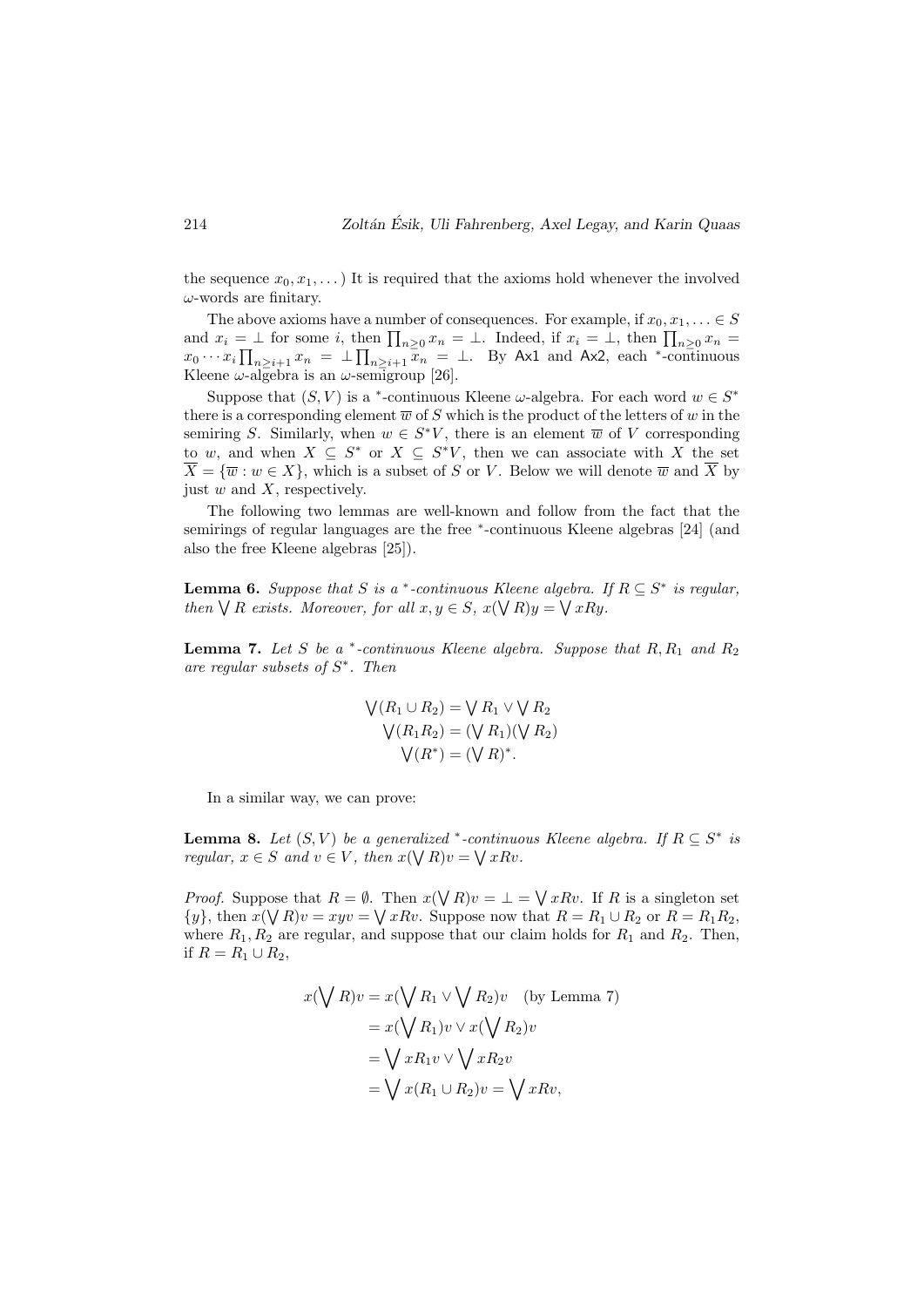where the third equality uses the induction hypothesis. If  $R = R_1 R_2$ , then

$$
x(\bigvee R)v = x(\bigvee R_1)(\bigvee R_2)v \quad \text{(by Lemma 7)}
$$

$$
= \bigvee (xR_1(\bigvee R_2)v)
$$

$$
= \bigvee \{y(\bigvee R_2)v : y \in xR_1\}
$$

$$
= \bigvee \{\bigvee yR_2v : y \in xR_1\}
$$

$$
= \bigvee xR_1R_2v = \bigvee xRv,
$$

where the second equality uses the induction hypothesis for  $R_1$  and the fourth the one for  $R_2$ . Suppose last that  $R = R_0^*$ , where  $R_0$  is regular and our claim holds for  $R<sub>0</sub>$ . Then, using the previous case, it follows by induction that

$$
x(\bigvee R_0^n)v = \bigvee xR_0^n v \tag{1}
$$

for all  $n \geq 0$ . Using this and Ax0, it follows now that

$$
x(\bigvee R)v = x(\bigvee R_0^*)y = x(\bigvee_{n \geq 0} R_0^n)v
$$
  
=  $x(\bigvee_{n \geq 0} (\bigvee R_0)^n)v$  (by Lemma 7)  
=  $\bigvee_{n \geq 0} x(\bigvee R_0)^n v$  (byAx0)  
=  $\bigvee_{n \geq 0} x(\bigvee R_0^n)v$  (by Lemma 7)  
=  $\bigvee_{n \geq 0} \bigvee xR_0^n v$  (by (1))  
=  $\bigvee_{n \geq 0} xR_0^*v = \bigvee xRv$ .

The proof is complete.

**Lemma 9.** Let  $(S, V)$  be a  $*$ -continuous Kleene  $\omega$ -algebra. Suppose that the languages  $R_0, R_1, \ldots \subseteq S^*$  are regular and that  $\mathcal{R} = \{R_0, R_1, \ldots \}$  is a finite set. Moreover, let  $x_0, x_1, \ldots \in S$ . Then

$$
\prod_{n\geq 0} x_n(\bigvee R_n) = \bigvee \prod_{n\geq 0} x_n R_n.
$$

*Proof.* If one of the  $R_i$  is empty, our claim is clear since both sides are equal to  $\perp$ , so we suppose they are all nonempty.

Below we will suppose that each regular language comes with a fixed decomposition having a minimal number of operations needed to obtain the language from the empty set and singleton sets. For a regular language  $R$ , let  $|R|$  denote

 $\Box$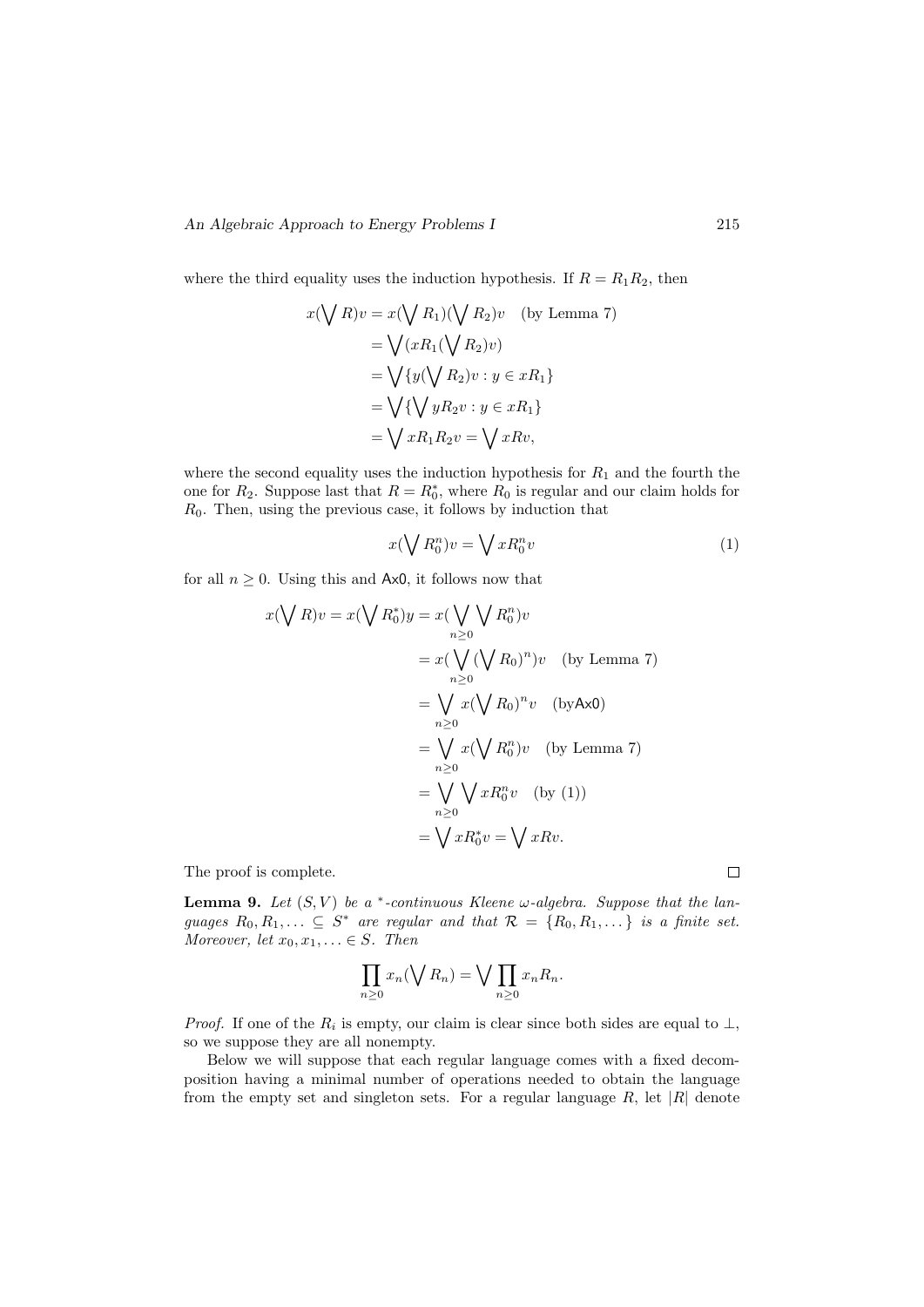the minimum number of operations needed to construct it. When  $R$  is a finite set of regular languages, let  $\mathcal{R}_{ns}$  denote the set of non-singleton languages in it. Let  $|\mathcal{R}| = \sum_{R \in \mathcal{R}_{\text{ns}}} 3^{|R|}$ . Our definition ensures that if  $\mathcal{R} = \{R, R_1, \ldots, R_n\}$  and  $R = R' \cup R''$  or  $R = R'R''$  according to the fixed minimal decomposition of R, and if  $\mathcal{R}' = \{R', R'', R_1, \ldots, R_n\}$ , then  $|\mathcal{R}'| < |\mathcal{R}|$ . Similarly, if  $R = R_0^*$  by the fixed minimal decomposition and  $\mathcal{R}' = \{R_0, R_1, \ldots, R_n\}$ , then  $|\mathcal{R}'| < |\mathcal{R}|$ .

We will argue by induction on  $|\mathcal{R}|$ .

When  $|\mathcal{R}| = 0$ , then R consists of singleton languages and our claim follows from Ax3. Suppose that  $|\mathcal{R}| > 0$ . Let R be a non-singleton language appearing in R. If R appears only a finite number of times among the  $R_n$ , then there is some m such that  $R_n$  is different from R for all  $n \geq m$ . Then,

$$
\prod_{n\geq 0} x_n (\bigvee R_n) = \prod_{i < m} x_i (\bigvee R_i) \prod_{n\geq m} x_n (\bigvee R_n) \quad \text{(by Ax1)}
$$
\n
$$
= (\bigvee x_0 R_0 \cdots x_{n-1} R_{n-1}) \prod_{n\geq m} x_n (\bigvee R_n) \quad \text{(by Lemma 7)}
$$
\n
$$
= \bigvee (x_0 R_0 \cdots x_{n-1} R_{n-1} \prod_{n\geq m} x_n (\bigvee R_n)) \quad \text{(by Lemma 8)}
$$
\n
$$
= \bigvee \{ y \prod_{n\geq m} x_n (\bigvee R_n) : y \in x_0 R_0 \cdots x_{n-1} R_{n-1} \}
$$
\n
$$
= \bigvee \{ \bigvee y \prod_{n\geq m} x_n R_n : y \in x_0 R_0 \cdots x_{n-1} R_{n-1} \}
$$
\n
$$
= \bigvee \prod_{n\geq 0} x_n R_n,
$$

where the passage from the 4th line to the 5th uses induction hypothesis and Ax1.

Suppose now that R appears an infinite number of times among the  $R_n$ . Let  $R_{i_1}, R_{i_2}, \ldots$  be all the occurrences of R among the  $R_n$ . Define  $\ddot{\phantom{0}}$ 

$$
y_0 = x_0(\bigvee R_0) \cdots (\bigvee R_{i_1-1}) x_{i_1}
$$
  

$$
y_j = x_{i_j+1}(\bigvee R_{i_j+1}) \cdots (\bigvee R_{i_{j+1}-1}) x_{i_{j+1}},
$$

for  $j \geq 1$ . Similarly, define

for all  $j \geq 0$ . Then

$$
Y_0 = x_0 R_0 \cdots R_{i_1 - 1} x_{i_1}
$$
  
\n
$$
Y_j = x_{i_j + 1} R_{i_j + 1} \cdots R_{i_{j+1} - 1} x_{i_{j+1}},
$$

for all  $j \geq 1$ . It follows from Lemma 7 that

$$
y_j = \bigvee Y_j
$$
  

$$
\prod_{n \ge 0} x_n (\bigvee R_n) = \prod_{j \ge 0} y_j (\bigvee R),
$$
 (2)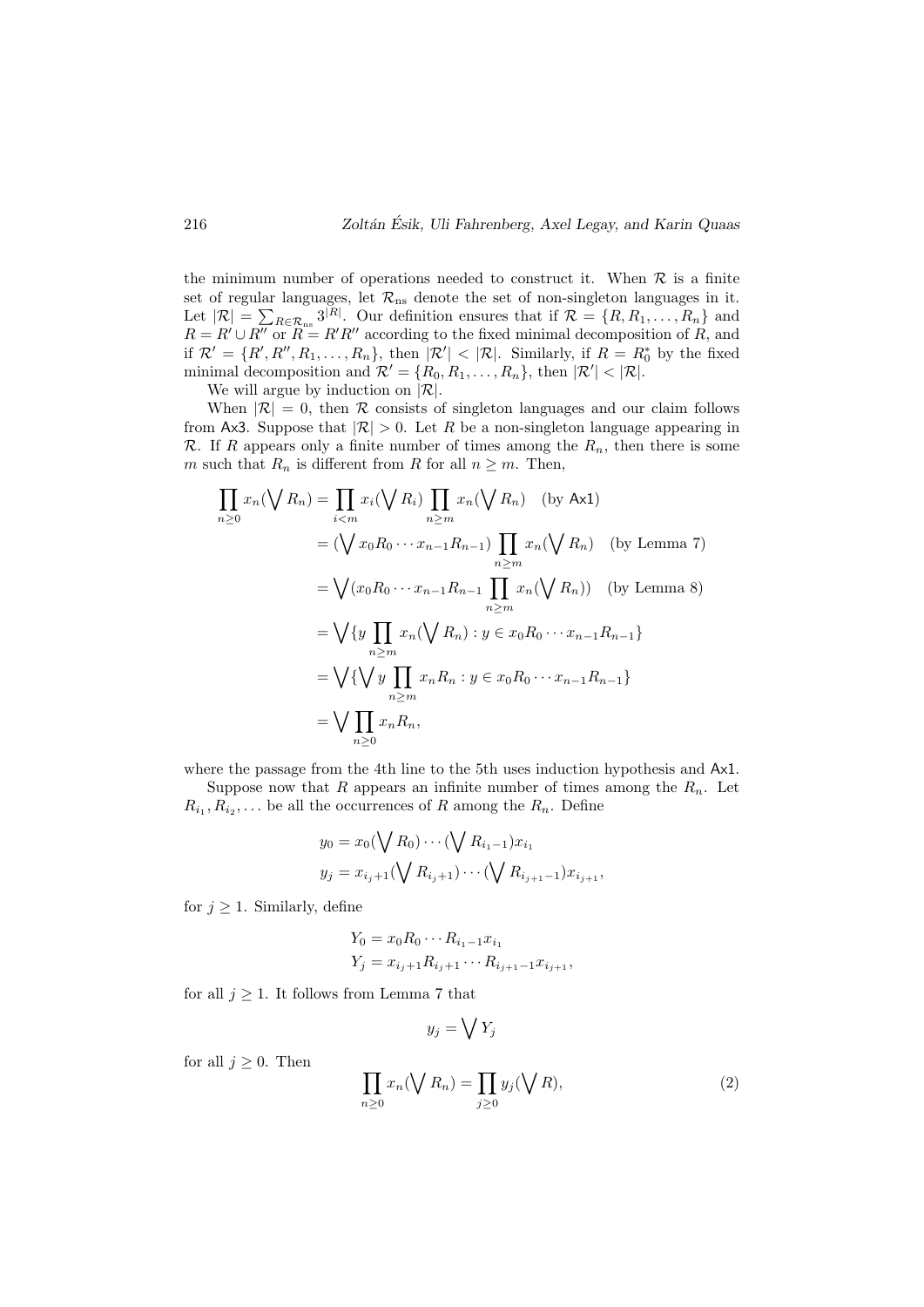by Ax2, and

$$
\prod_{n\geq 0} x_n R_n = \prod_{j\geq 0} Y_j R.
$$

If  $R = R' \cup R''$ , then:

$$
\prod_{n\geq 0} x_n(\bigvee R_n) = \prod_{j\geq 0} y_j(\bigvee (R' \cup R'')) \quad \text{(by (2))}
$$
\n
$$
= \prod_{j\geq 0} y_j(\bigvee R' \vee \bigvee R'') \quad \text{(by Lemma 7)}
$$
\n
$$
= \bigvee_{z_j \in \{\bigvee R', \bigvee R''\}} \prod_{j\geq 0} y_j z_j \quad \text{(by Ax3)}
$$
\n
$$
= \bigvee_{z_j \in \{\bigvee R', \bigvee R''\}} \bigvee_{j\geq 0} Y_j z_j
$$
\n
$$
= \bigvee_{Z_j \in \{R', R''\}} \bigvee_{j\geq 0} Y_j Z_j
$$
\n
$$
= \bigvee_{n\geq 0} \prod_{n\geq 0} x_n(R' \cup R'') = \bigvee \prod_{n\geq 0} x_n R,
$$

where the 4th and 5th equalities hold by the induction hypothesis and Ax2.

Suppose now that  $R = R'R''$ . Then, applying the induction hypothesis almost directly,

$$
\prod_{n\geq 0} x_n(\bigvee R_n) = \prod_{j\geq 0} y_j(\bigvee R'R'')
$$
\n
$$
= \prod_{j\geq 0} y_j(\bigvee R')(\bigvee R'') \quad \text{(by Lemma 7)}
$$
\n
$$
= \bigvee_{j\geq 0} \prod_{j\geq 0} Y_j(\bigvee R')(\bigvee R'')
$$
\n
$$
= \bigvee_{j\geq 0} \prod_{j\geq 0} Y_jR'R''
$$
\n
$$
= \bigvee \prod_{n\geq 0} x_nR'R'' = \bigvee \prod_{n\geq 0} x_nR,
$$

where the third and fourth equalities come from the induction hypothesis and Ax2.

The last case to consider is when  $R = T^*$ , where T is regular. We argue as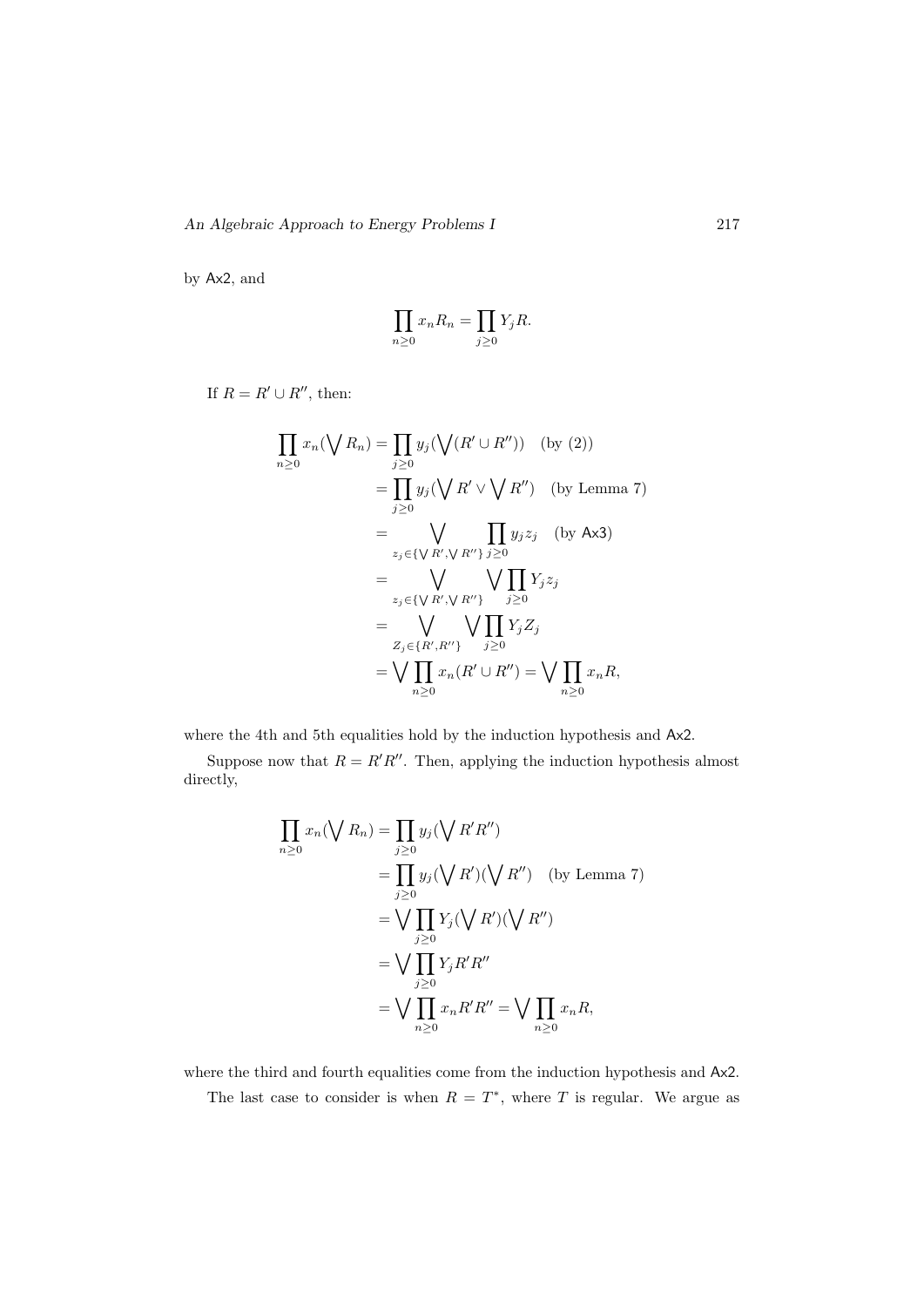follows:

$$
\prod_{n\geq 0} x_n(\bigvee R_n) = \prod_{j\geq 0} y_j(\bigvee T^*)
$$
\n
$$
= \prod_{j\geq 0} y_j(\bigvee T)^* \quad \text{(by Lemma 7)}
$$
\n
$$
= \bigvee_{k_0, k_1, \dots, j\geq 0} \prod_{j\geq 0} y_j(\bigvee T)^{k_j} \quad \text{(by Ax1 and Ax4)}
$$
\n
$$
= \bigvee_{k_0, k_1, \dots, j\geq 0} \bigvee_{j\geq 0} \prod_{j\geq 0} Y_j T^{k_j}
$$
\n
$$
= \bigvee_{j\geq 0} \bigvee_{j\geq 0} Y_j T^* = \bigvee_{j\geq 0} Y_j R_j = \bigvee_{n\geq 0} x_n R_n,
$$

where the 4th and 5th equalities follow from the induction hypothesis and  $Ax2$ . The proof is complete.  $\Box$ 

By the same proof, we have the following version of Lemma 9 for the finitary case:

**Lemma 10.** Let  $(S, V)$  be a finitary \*-continuous Kleene  $\omega$ -algebra. Suppose that the languages  $R_0, R_1, \ldots \subseteq S^*$  are regular and that  $\mathcal{R} = \{R_0, R_1, \ldots\}$  is a finite set. Moreover, let  $x_0, x_1, \ldots$  be a finitary sequence of elements of S. Then

$$
\prod_{n\geq 0} x_n(\bigvee R_n) = \bigvee \prod_{n\geq 0} x_n R_n.
$$

Note that each sequence  $x_0, y_0, x_1, y_1, \ldots$  with  $y_n \in R_n$  is finitary.

Corollary 1. Let  $(S, V)$  be a finitary \*-continuous Kleene  $\omega$ -algebra. Suppose that  $R_0, R_1, \ldots \subseteq S^*$  are regular and that  $\mathcal{R} = \{R_0, R_1, \ldots\}$  is a finite set. Then  $\bigvee \prod_{n\geq 0} R_n$  exists and is equal to  $\prod_{n\geq 0} \bigvee R_n$ .

Using our earlier convention that  $\omega$ -words  $v = x_0 x_1 ... \in S^{\omega}$  over S determine elements  $\prod_{n\geq 0} x_n$  of V and subsets  $X \subseteq S^{\omega}$  determine subsets of V, Lemma 9 may be rephrased as follows.

For any <sup>\*</sup>-continuous Kleene  $\omega$ -algebra  $(S, V)$ ,  $x_0, x_1, \ldots \in S$  and regular sets  $R_0, R_1, \ldots \subseteq S^*$  for which  $\mathcal{R} = \{R_0, R_1, \ldots\}$  is a finite set, it holds that

$$
\prod_{n\geq 0} x_n(\bigvee R_n) = \bigvee X,
$$

where  $X \subseteq S^{\omega}$  is the set of all  $\omega$ -words  $x_0y_0x_1y_1...$  with  $y_i \in R_i$  for all  $i \geq 0$ , *i.e.*,  $X = x_0 R_0 x_1 R_1 \dots$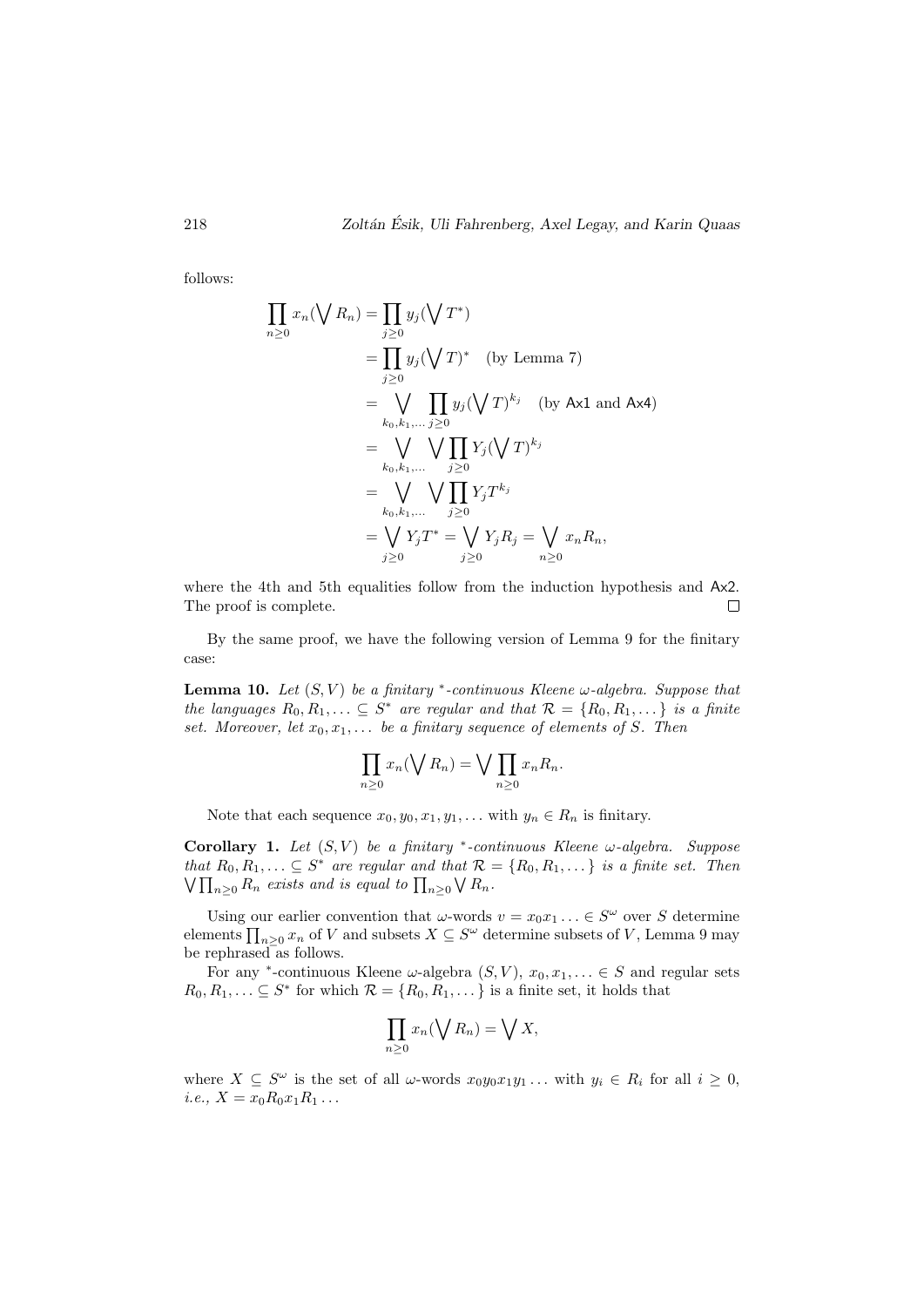Similarly, Corollary 1 asserts that if a subset of  $V$  corresponds to an infinite product over a finite collection of ordinary regular languages in  $S^*$ , then the supremum of this set exists.

In any (finitary or non-finitary) \*-continuous Kleene  $\omega$ -algebra  $(S, V)$ , we define an  $\omega$ -power operation  $S \to V$  by  $x^{\omega} = \prod_{n \geq 0} x$  for all  $x \in S$ . From the axioms we immediately have:

Corollary 2. Suppose that  $(S, V)$  is a (finitary or non-finitary)<sup>\*</sup>-continuous Kleene  $\omega$ -algebra. Then the following hold for all  $x, y \in S$ :

$$
x^{\omega} = xx^{\omega}
$$
  
\n
$$
(xy)^{\omega} = x(yx)^{\omega}
$$
  
\n
$$
x^{\omega} = (x^n)^{\omega}, \quad n \ge 2.
$$

Thus, each  $*$ -continuous Kleene  $\omega$ -algebra gives rise to a Wilke algebra [29].

**Lemma 11.** Let  $(S, V)$  be a (finitary or non-finitary) \*-continuous Kleene  $\omega$ algebra. Suppose that  $R \subseteq S^{\omega}$  is  $\omega$ -regular. Then  $\bigvee R$  exists in V.

*Proof.* It is well-known that  $R$  can be written as a finite union of sets of the form  $R_0(R_1)^\omega$  where  $R_0, R_1 \subseteq S^*$  are regular, moreover,  $R_1$  does not contain the empty word. It suffices to show that  $\bigvee R_0(R_1)^\omega$  exists. But this holds by Corollary 1.

**Lemma 12.** Let  $(S, V)$  be a (finitary or non-finitary) \*-continuous Kleene  $\omega$ algebra. For all  $\omega$ -regular sets  $R_1, R_2 \subseteq S^{\omega}$  and regular sets  $R \subseteq S^*$  it holds that

$$
\bigvee(R_1 \cup R_2) = \bigvee R_1 \vee \bigvee R_2
$$
  

$$
\bigvee (RR_1) = (\bigvee R)(\bigvee R_1).
$$

And if R does not contain the empty word, then

$$
\bigvee R^{\omega} = (\bigvee R)^{\omega}.
$$

Proof. The first claim is clear. The second follows from Lemma 8. For the last, see the proof of Lemma 11.  $\Box$ 

## 7 Free Finitary <sup>∗</sup> -Continuous Kleene ω-Algebras

Recall that for a set A,  $R(A^*)$  denotes the collection of all regular languages in  $A^*$ . It is well-known that  $R(A^*)$ , equipped with the usual operations, is a  $*$ -continuous Kleene algebra on A. Actually,  $R(A^*)$  is characterized up to isomorphism by the following universal property.

**Theorem 4** ([25]). For each set A,  $R(A^*)$  is the free  $*$ -continuous Kleene algebra on A.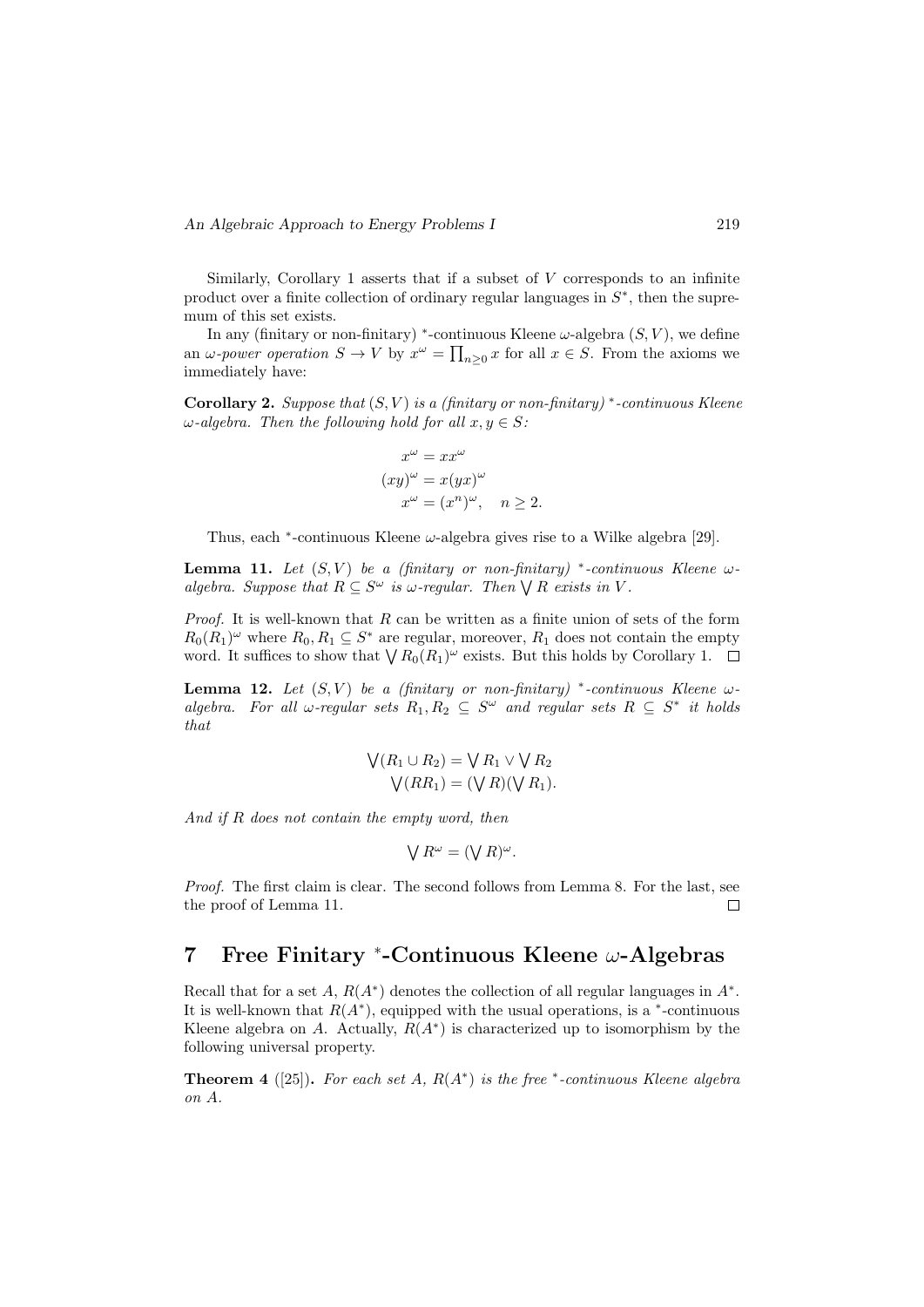Thus, if S is any <sup>\*</sup>-continuous Kleene algebra and  $h: A \rightarrow S$  is any mapping from any set  $A$  into  $S$ , then  $h$  has a unique extension to a  $*$ -continuous Kleene algebra homomorphism  $h^{\sharp}: R(A^*) \to S$ .

Now let  $R'(A^{\infty})$  denote the collection of all subsets of  $A^{\infty}$  which are finite unions of finitary infinite products of regular languages, that is, finite unions of sets of the form  $\prod_{n\geq 0} R_n$ , where each  $R_n \subseteq A^*$  is regular, and the set  $\{R_0, R_1, \ldots\}$ is finite. Note that  $\bar{R}'(A^{\infty})$  contains the empty set and is closed under finite unions. Moreover, when  $Y \in R'(A^{\infty})$  and  $u = a_0 a_1 ... \in Y \cap A^{\omega}$ , then the alphabet of u is finite, *i.e.*, the set  $\{a_n : n \geq 0\}$  is finite. Also,  $R'(A^{\infty})$  is closed under the action of  $R(A^*)$  inherited from  $(P(A^*), P(A^{\infty}))$ . The infinite product of a sequence of regular languages in  $R(A^*)$  is not necessarily contained in  $R'(A^{\infty})$ , but by definition  $R'(A^{\infty})$  contains all infinite products of finitary sequences over  $R(A^*)$ .

**Example 3.** Let  $A = \{a, b\}$  and consider the set  $X = \{aba^2b \dots a^n b \dots \} \in P(A^\infty)$ containing a single  $\omega$ -word. X can be written as an infinite product of subsets of  $A^*$ , but it cannot be written as an infinite product  $R_0R_1 \ldots$  of regular languages in  $A^*$  such that the set  $\{R_0, R_1, \ldots\}$  is finite. Hence  $X \notin R'(A^{\infty})$ .

**Theorem 5.** For each set A,  $(R(A^*), R'(A^{\infty}))$  is the free finitary \*-continuous Kleene  $\omega$ -algebra on A.

Proof. Our proof is modeled after the proof of Theorem 2. First, it is clear from the fact that  $(P(A^*), P(A^{\infty}))$  is a continuous Kleene  $\omega$ -algebra, and that  $R(A^*)$ is a <sup>\*</sup>-continuous semiring, that  $(R(A^*), R'(A^{\infty}))$  is indeed a finitary <sup>\*</sup>-continuous Kleene  $\omega$ -algebra.

Suppose that  $(S, V)$  is any finitary <sup>\*</sup>-continuous Kleene  $\omega$ -algebra and let h:  $A \to S$  be a mapping. For each  $u = a_0 \dots a_{n-1}$  in  $A^*$ , let  $h_S(u) = h(a_0) \cdots h(a_{n-1})$ and  $h_V(u) = h(a_0) \cdots h(a_{n-1})1^{\omega} = \prod_{k \geq 0} b_k$ , where  $b_k = a_k$  for all  $k < n$  and  $b_k = 1$  for all  $k \geq n$ . When  $u = a_0 a_1 \dots \in A^{\omega}$  whose alphabet is finite, define  $h_V(u) = \prod_{k \geq 0} h(a_k)$ . This infinite product exists in  $R'(A^{\infty})$ .

Note that we have  $h_S(uv) = h_S(u)h_S(v)$  for all  $u, v \in A^*$ , and  $h_S(\varepsilon) = 1$ . And if  $u \in A^*$  and  $v \in A^{\infty}$  such that the alphabet of v is finite, then  $h_V(uv) = h_S(u)h_V(v)$ . Also,  $h_V(XY) = h_S(X)h_V(Y)$  for all  $X \subseteq A^*$  in  $R(A^*)$  and  $Y \subseteq A^\infty$  in  $R'(A^\infty)$ .

Moreover, for all  $u_0, u_1, \ldots$  in  $A^*$ , if  $u_i \neq \varepsilon$  for infinitely many *i*, such that the alphabet of  $u_0u_1...$  is finite, then  $h_V(u_0u_1...) = \prod_{k\geq 0} h_S(u_k)$ . If on the other hand,  $u_k = \varepsilon$  for all  $k \geq n$ , then  $h_V(u_0u_1 \ldots) = h_S(u_0) \cdots h_S(u_{n-1})1^\omega$ . In either case, if  $X_0, X_1, \ldots \subseteq A^*$  are regular and form a finitary sequence, then the sequence  $h_S(X_0), h_S(X_1), \ldots$  is also finitary as is each infinite word in  $\prod_{n\geq 0} X_n$ , and  $h_V(\prod_{n\geq 0} X_n) = \prod_{n\geq 0} h_S(X_n)$ .

Suppose now that  $\widetilde{X} \subseteq A^*$  is regular and  $Y \subseteq A^{\infty}$  is in  $R'(A^{\infty})$ . We de-<br> $A^{\sharp}(Y) = \lambda A (Y)$  and  $A^{\sharp}(Y) = \lambda A (Y)$ . It is well known that  $A^{\sharp}$  is fine  $h_S^{\sharp}(X) = \bigvee h_S(X)$  and  $h_V^{\sharp}(Y) = \bigvee h_V(Y)$ . It is well-known that  $h_S^{\sharp}$  is a <sup>\*</sup>-continuous Kleene algebra morphism  $R(A^*) \to S$ . Also,  $h_V^{\sharp}$  preserves finite suprema, since when I is finite,  $h_V^{\sharp}(\bigcup_{i \in I} Y_i) = \bigvee h_V(\bigcup_{i \in I} Y_i) = \bigvee \bigcup_{i \in I} h_V(Y_i) =$  $\bigvee_{i\in I} \bigvee h_V(Y_i) = \bigvee_{i\in I} h_V^{\sharp}(Y_i).$ 

We prove that the action is preserved. Let  $X \in R(A^*)$  and  $Y \in R'(A^{\infty})$ . Then  $h_V^{\sharp}(XY) = \bigvee h_V(XY) = \bigvee h_S(X)h_V(Y) = \bigvee h_S(X)\bigvee h_V(Y) = h_S^{\sharp}(X)h_V^{\sharp}(Y).$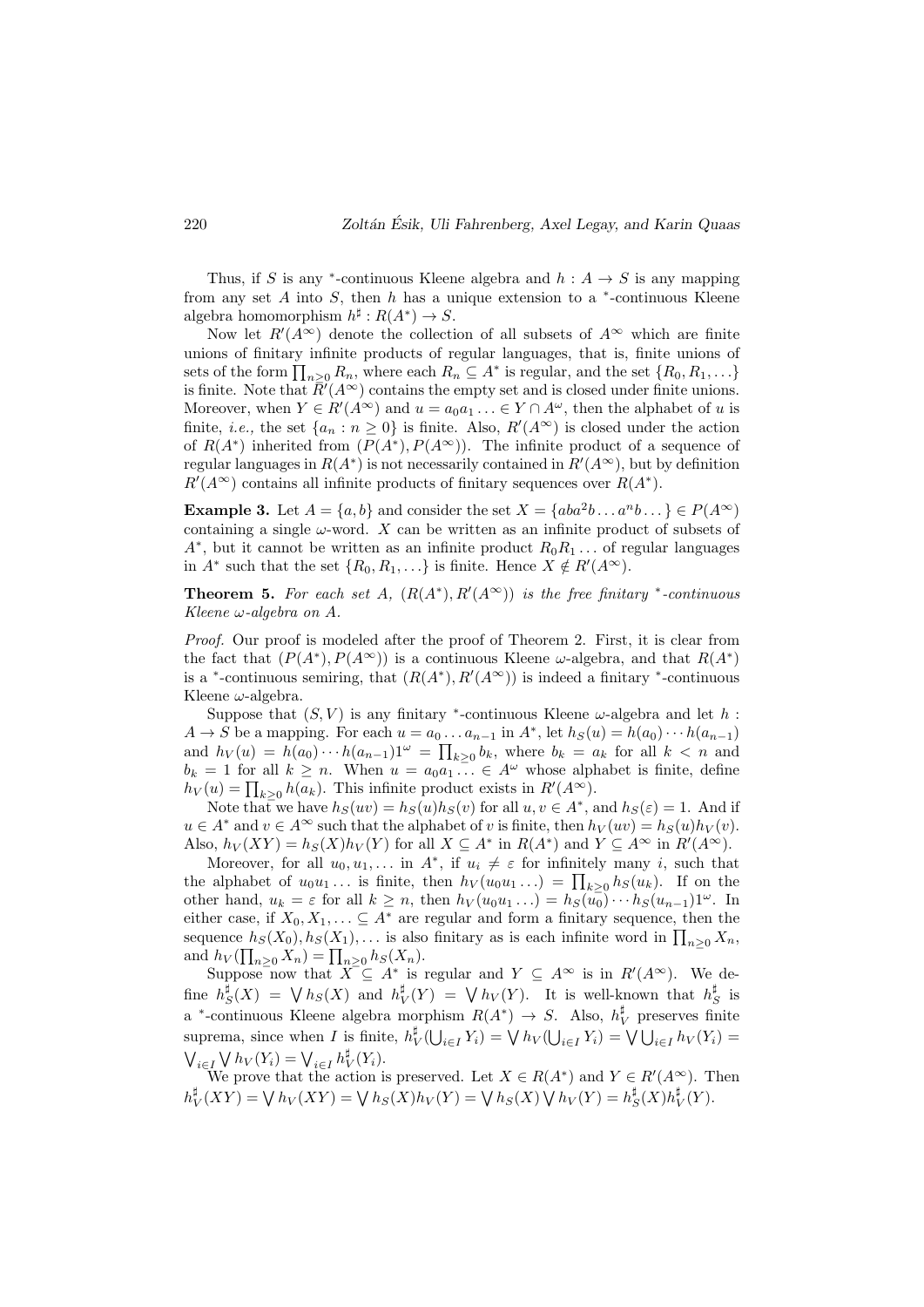Finally, we prove that infinite product of finitary sequences is preserved. Let  $X_0, X_1, \ldots$  be a finitary sequence of regular languages in  $R(A^*)$ . Then, using Corollary 1,  $h_V^{\sharp}(\prod_{n\geq 0} X_n) = \bigvee h_V(\prod_{n\geq 0} X_n) = \bigvee \prod_{n\geq 0} h_S(X_n) = \prod_{n\geq 0} \bigvee h_S(X_n) =$  $\prod_{n\geq 0} h_S^{\sharp}(X_n)$ .  $\Box$ 

It is clear that  $h<sub>S</sub>$  extends h, and that  $(h<sub>S</sub>, h<sub>V</sub>)$  is unique.

Consider now  $(R(A^*), R'(A^{\omega}))$  equipped with the infinite product operation  $\prod_{n\geq 0} X_n = \{u_0u_1 \in A^{\omega} : u_n \in X_n, n \geq 0\}$ , defined on finitary sequences  $X_0, X_1, \ldots$  of languages in  $R(A^*)$ .

**Lemma 13.** Suppose that  $(S, V)$  is a finitary \*-continuous Kleene  $\omega$ -algebra satisfying  $1^{\omega} = \bot$ . Let  $(h_S, h_V)$  be a homomorphism  $(R(A^*), R'(A^{\infty})) \to (S, V)$ . Then  $(h_S, h_V)$  factors through  $(\varphi_S, \varphi_V)$ .

Proof. Similar to the proof of Lemma 5.

**Theorem 6.** For each set A,  $(R(A^*), R'(A^{\omega}))$  is the free finitary \*-continuous Kleene  $\omega$ -algebra satisfying  $1^\omega = \bot$  on A.

Proof. This follows from Theorem 5 using Lemma 13.

#### 8 ∗ -Continuous Kleene ω-Algebras Are Iteration Semiring-Semimodule Pairs

In this section, we will show that every (finitary or non-finitary) <sup>∗</sup> -continuous Kleene  $\omega$ -algebra is an iteration semiring-semimodule pair.

Some definitions are in order. Suppose that  $S = (S, \vee, \cdot, \perp, 1)$  is an idempotent semiring. Following  $[2]$ , we call S a Conway semiring if S is equipped with a star operation  $\ast : S \to S$  satisfying, for all  $x, y \in S$ ,

$$
(x \vee y)^* = (x^*y)^*x^*
$$

$$
(xy)^* = 1 \vee x(yx)^*y.
$$

(Note that in [2], also non-idempotent Conway semirings have been considered, but we stick to the idempotent case here.)

It is known [2] that if S is a Conway semiring, then for each  $n \geq 1$ , so is the semiring  $S^{n \times n}$  of all  $n \times n$ -matrices over S with the usual sum and product operations and the star operation defined by induction on n so that if  $n > 1$  and  $M = \begin{pmatrix} a & b \\ c & d \end{pmatrix}$ , where a and d are square matrices of dimension  $\lt n$ , then

$$
M^* = \begin{pmatrix} (a \vee bd^*c)^* & (a \vee bd^*c)^*bd^* \\ (d \vee ca^*b)^*ca^* & (d \vee ca^*b)^* \end{pmatrix}.
$$

The above definition does not depend on how  $M$  is split into submatrices.

Suppose that S is a Conway semiring and  $G = \{q_1, \ldots, q_n\}$  is a finite group of order *n*. For each  $x_{g_1}, \ldots, x_{g_n} \in S$ , consider the  $n \times n$  matrix  $M_G = M_G(x_{g_1}, \ldots, x_{g_n})$ 

 $\Box$ 

 $\Box$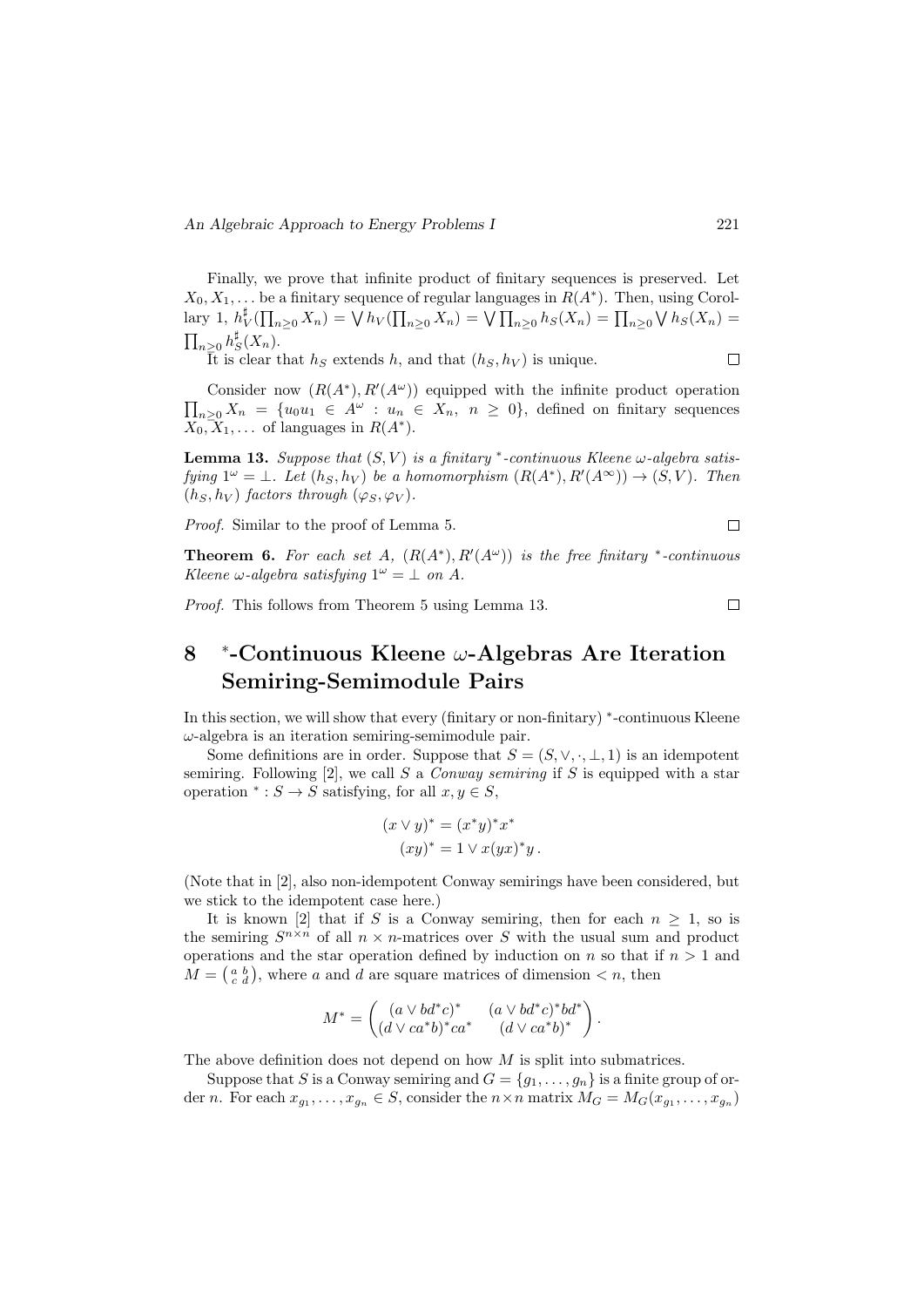whose *i*th row is  $(x_{g_i^{-1}g_1},...,x_{g_i^{-1}g_n})$ , for  $i=1,...,n$ , so that each row (and column) is a permutation of the first. We say that the group identity [8] associated with G holds in S if for each  $x_{g_1}, \ldots, x_{g_n}$ , the first (and then any) row sum of  $M_G^*$ is  $(x_{g_1} \vee \cdots \vee x_{g_n})^*$ . Finally, we call S an *iteration semiring* [2, 11] if the group identities hold in  $S$  for all finite groups of order  $n$ .

Classes of examples of (idempotent) iteration semirings are given by the continuous and the <sup>∗</sup> -continuous Kleene algebras defined in the introduction. As mentioned above, the language semirings  $P(A^*)$  and the semirings  $P(A \times A)$  of binary relations are continuous and hence also <sup>∗</sup> -continuous Kleene algebras, and the semirings  $R(A^*)$  of regular languages are  $*$ -continuous Kleene algebras.

When  $S$  is a  $*$ -continuous Kleene algebra and  $n$  is a nonnegative integer, then the matrix semiring  $S^{n \times n}$  is also a  $*$ -continuous Kleene algebra and hence an iteration semiring, cf. [24]. The star operation is defined by

$$
M_{i,j}^* = \bigvee_{m \geq 0, 1 \leq k_1, \dots, k_m \leq n} M_{i,k_1} M_{k_1,k_2} \cdots M_{k_m,j},
$$

for all  $M \in S^{n \times n}$  and  $1 \leq i, j \leq n$ . It is not trivial to prove that the above supremum exists. The fact that  $M^*$  is well-defined can be established by induction on n together with the well-known matrix star formula mentioned above.

An idempotent semiring-semimodule pair  $(S, V)$  is a *Conway semiring-semi*module pair if it is equipped with a star operation  $* : S \rightarrow S$  and an omega operation  $\omega$ :  $S \to V$  such that S is a Conway semiring acting on the semimodule  $V = (V, \vee, \perp)$  and the following hold for all  $x, y \in S$ :

$$
(x \lor y)^{\omega} = (x^*y)^* x^{\omega} \lor (x^*y)^{\omega}
$$

$$
(xy)^{\omega} = x(yx)^{\omega}.
$$

It is known [2] that when  $(S, V)$  is a Conway semiring-semimodule pair, then so is  $(S^{n \times n}, V^n)$  for each n, where  $V^n$  denotes the  $S^{n \times n}$ -semimodule of all ndimensional (column) vectors over V with the action of  $S^{n \times n}$  defined similarly to matrix-vector product, and where the omega operation is defined by induction so that when  $n > 1$  and  $M = \begin{pmatrix} a & b \\ c & d \end{pmatrix}$ , where a and d are square matrices of dimension  $\langle n, \text{ then} \rangle$ 

$$
M^{\omega} = \begin{pmatrix} (a \lor bd^*c)^{\omega} \lor (a \lor bd^*c)^*bd^{\omega} \\ (d \lor ca^*b)^{\omega} \lor (d \lor ca^*b)^*ca^{\omega} \end{pmatrix}.
$$
 (3)

We also define *iteration semiring-semimodule pairs* [2, 19] as those Conway semiring-semimodule pairs such that  $S$  is an iteration semiring and the omega operation satisfies the following condition: let  $M_G = M_G(x_{g_1}, \ldots, x_{g_n})$  like above, with  $x_{g_1}, \ldots, x_{g_n} \in S$  for a finite group  $G = \{g_1, \ldots, g_n\}$  of order n, then the first (and hence any) entry of  $M_G^{\omega}$  is equal to  $(x_{g_1} \vee \cdots \vee x_{g_n})^{\omega}$ .

Examples of (idempotent) iteration semiring-semimodule pairs include the semiring-semimodule pairs  $(P(A^*), P(A^{\omega}))$  of languages and  $\omega$ -languages over an alphabet A mentioned earlier. The omega operation is defined by  $X^{\omega} = \prod_{n\geq 0} X$ . More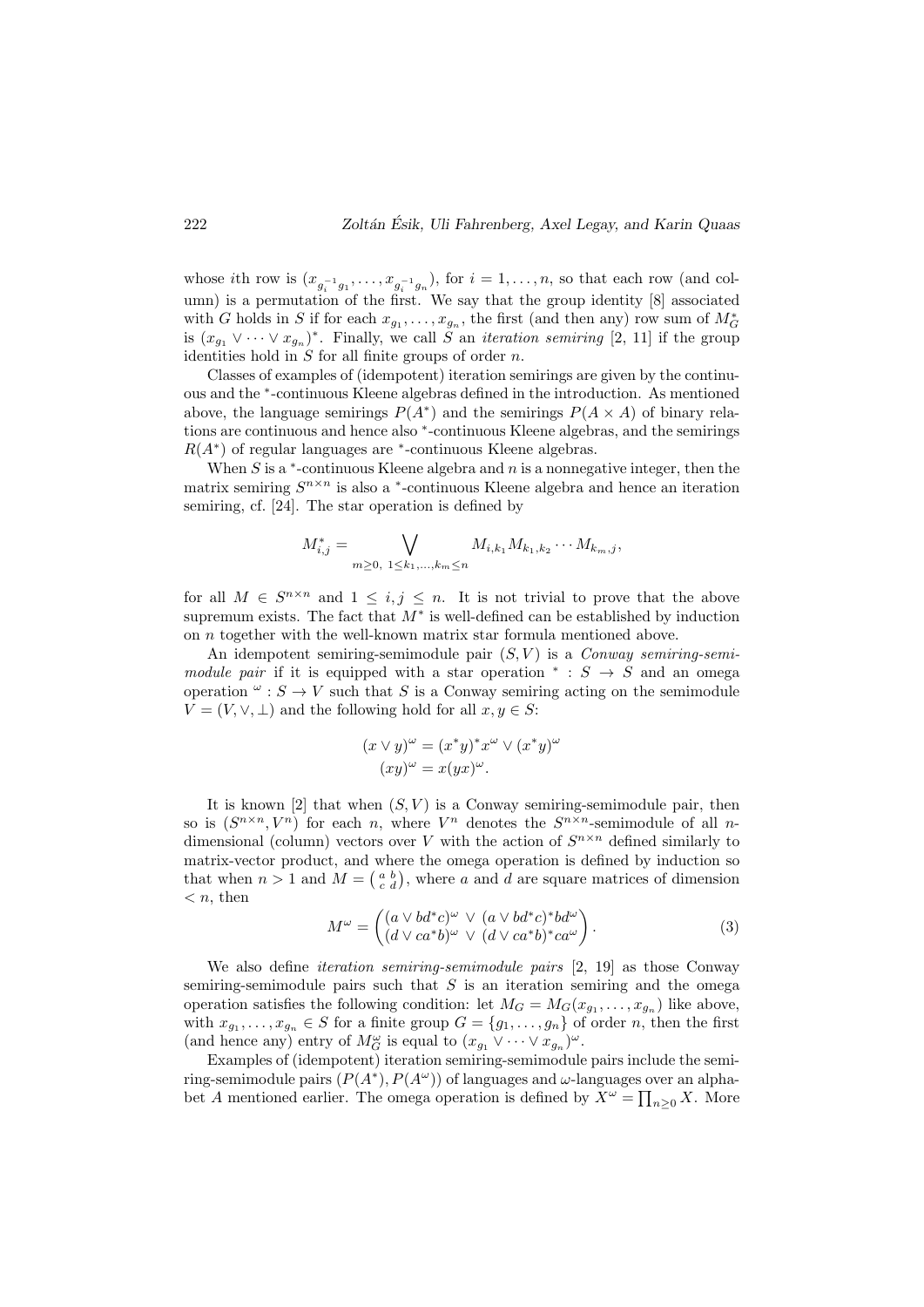generally, it is known that every continuous Kleene  $\omega$ -algebra gives rise to an iteration semiring-semimodule pair. The omega operation is defined as for languages:  $x^{\omega} = \prod_{n\geq 0} x_n$  with  $x_n = x$  for all  $n \geq 0$ .

Other not necessarily idempotent examples include the *complete* and the  $(sym$ metric) bi-inductive semiring-semimodule pairs of [18, 19].

Suppose now that  $(S, V)$  is a <sup>\*</sup>-continuous Kleene  $\omega$ -algebra. Then for each  $n \geq 1$ ,  $(S^{n \times n}, V^n)$  is a semiring-semimodule pair. The action of  $S^{n \times n}$  on  $V^n$  is defined similarly to matrix-vector product (viewing the elements of  $V^n$  as column vectors). It is easy to see that  $(S^{n \times n}, V^n)$  is a generalized <sup>\*</sup>-continuous Kleene algebra for each  $n \geq 1$ .

Suppose that  $n \geq 2$ . We would like to define an infinite product operation  $(S^{n \times n})^{\omega} \to V^n$  on matrices in  $S^{n \times n}$  by

$$
(\prod_{m\geq 0} M_m)_i = \bigvee_{1\leq i_1,i_2,\ldots\leq n} (M_0)_{i,i_1} (M_1)_{i_1,i_2}\cdots
$$

for all  $1 \leq i \leq n$ . However, unlike in the case of complete semiring-semimodule pairs [19], the supremum on the right-hand side may not exist. Nevertheless it is possible to define an omega operation  $S^{n \times n} \to V^n$  and to turn  $(S^{n \times n}, V^n)$  into an iteration semiring-semimodule pair.

**Lemma 14.** Let  $(S, V)$  be a (finitary or non-finitary) \*-continuous Kleene  $\omega$ algebra. Suppose that  $M \in S^{n \times n}$ , where  $n \geq 2$ . Then for every  $1 \leq i \leq n$ ,

$$
(\prod_{m\geq 0} M)_i = \bigvee_{1 \leq i_1, i_2, \dots \leq n} M_{i, i_1} M_{i_1, i_2} \cdots
$$

exists, so that we define  $M^{\omega}$  by the above equality. Moreover, when  $M = \begin{pmatrix} a & b \\ c & d \end{pmatrix}$ , where a and d are square matrices of dimension  $\lt n$ , then (3) holds.

*Proof.* Suppose that  $n = 2$ . Then by Corollary 1,  $(a \vee bd^*c)^{\omega}$  is the supremum of the set of all infinite products  $A_{1,i_1}A_{i_1,i_2}\cdots$  containing a or c infinitely often, and  $(a \vee bd^*c)^*bd^{\omega}$  is the supremum of the set of all infinite products  $A_{1,i_1}A_{i_1,i_2}\cdots$ containing a and c only finitely often. Thus,  $(a \vee bd^*c)^{\omega} \vee (a \vee bd^*c)^*bd^{\omega}$  is the supremum of the set of all infinite products  $A_{1,i_1}A_{i_1,i_2}\cdots$ . Similarly,  $(d\vee ca^*b)^{\omega}\vee$  $(d \vee ca^*b)^*ca^{\omega}$  is the supremum of the set of all infinite products  $A_{2,i_1}A_{i_1,i_2}\cdots$ .

The proof of the induction step is similar. Suppose that  $n > 2$ , and let a be  $k \times k$ . Then by induction hypothesis, for every i with  $1 \leq i \leq k$ , the ith component of  $(a \vee b)$  $bd^*c)^\omega$  is the supremum of the set of all infinite products  $A_{i,i_1}A_{i_1,i_2}\cdots$  containing an entry of a or c infinitely often, whereas the *i*th component of  $(a \vee bd^*c)^*bd^{\omega}$  is the supremum of all infinite products  $A_{i,i_1}A_{i_1,i_2}\cdots$  containing entries of a and c only finitely often. Thus, the *i*th component of  $(a \vee bd^*c)^{\omega} \vee (a \vee bd^*c)^*bd^{\omega}$  is the supremum of the set of all infinite products  $A_{i,i_1}A_{i_1,i_2}\cdots$ . A similar fact holds for  $(d \vee ca^*b)^{\omega} \vee (d \vee ca^*b)^*ca^{\omega}$ . The proof is complete.  $\Box$ 

**Theorem 7.** Every (finitary or non-finitary) \*-continuous Kleene  $\omega$ -algebra is an iteration semiring-semimodule pair.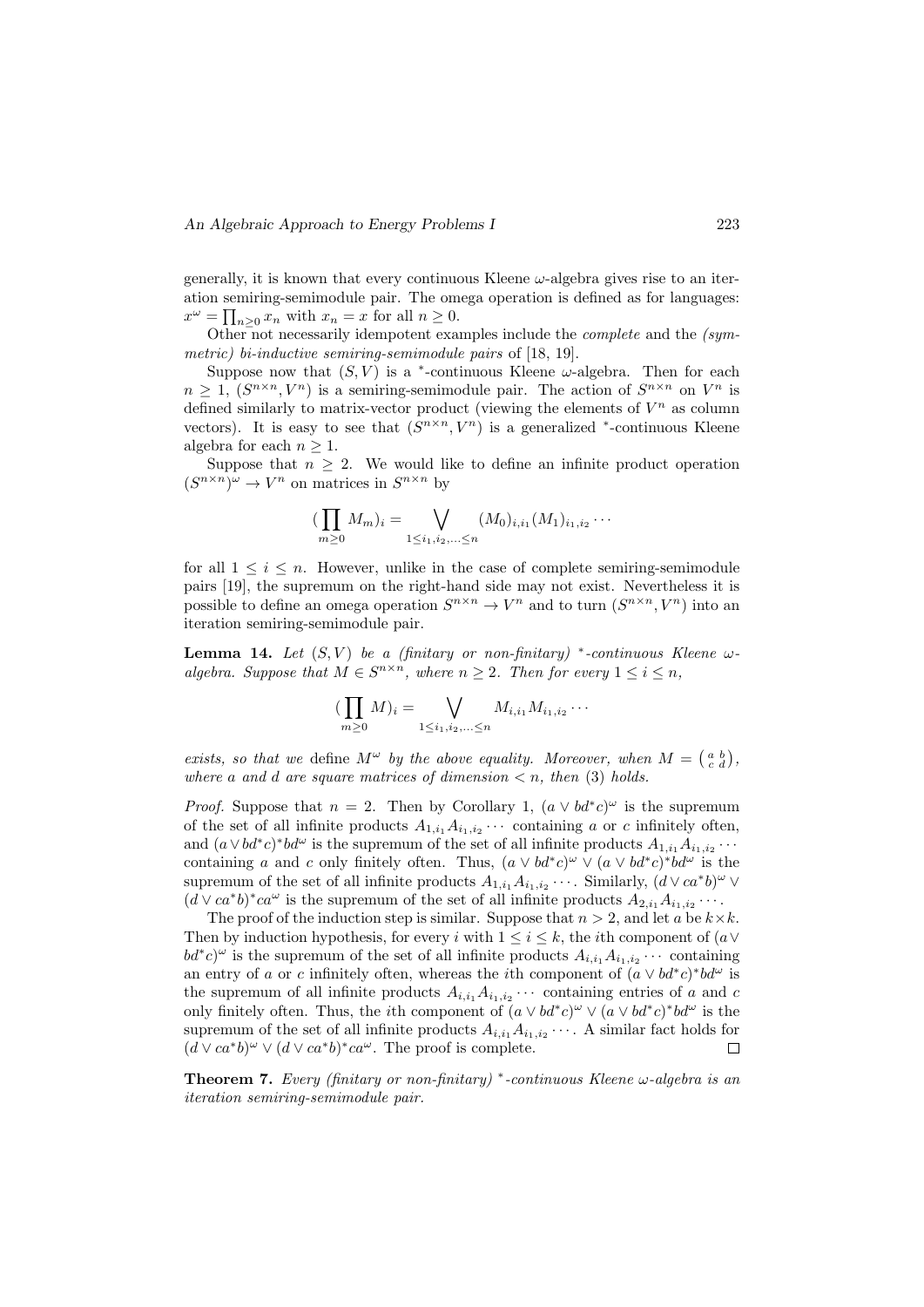*Proof.* Suppose that  $(S, V)$  is a finitary \*-continuous Kleene  $\omega$ -algebra. Then

$$
(x \vee y)^{\omega} = (x^*y)^{\omega} \vee (x^*y)^*x^{\omega},
$$

since by Lemma 7 and Lemma 12,  $(x^*y)^\omega$  is the supremum of the set of all infinite products over  $\{x, y\}$  containing y infinitely often, and  $(x^*y)^*x^{\omega}$  is the supremum of the set of infinite products over  $\{x, y\}$  containing y finitely often. Thus,  $(x^*y)^\omega \vee$  $(x^*y)^*x^{\omega}$  is equal to  $(x\vee y)^{\omega}$ , which by Ax3 is the supremum of all infinite products over  $\{x, y\}$ . As noted above, also

$$
(xy)^{\omega} = x(yx)^{\omega}
$$

for all  $x, y \in S$ . Thus,  $(S, V)$  is a Conway semiring-semimodule pair and hence so is each  $(S^{n \times n}, V^n)$ .

To complete the proof of the fact that  $(S, V)$  is an iteration semiring-semimodule pair, suppose that  $x_1, \ldots, x_n \in S$ , and let  $x = x_1 \vee \cdots \vee x_n$ . Let A be an  $n \times n$ matrix whose rows are permutations of the  $x_1, \ldots, x_n$ . We need to prove that each component of  $A^{\omega}$  is  $x^{\omega}$ . We use Lemma 14 and Ax3 to show that both are equal to the supremum of the set of all infinite products over the set  $X = \{x_1, \ldots, x_n\}.$ 

By Lemma 14, for each  $i_0 = 1, \ldots, n$ , the  $i_0$ th row of  $A^{\omega}$  is  $\bigvee_{i_1, i_2, \ldots} a_{i_0, i_1} a_{i_1, i_2} \cdots$ . It is clear that each infinite product  $a_{i_0,i_1}a_{i_1,i_2}\cdots$  is an infinite product over X. Suppose now that  $x_{j_0}x_{j_1}\cdots$  is an infinite product over X. We define by induction on  $k \geq 0$  an index  $i_{k+1}$  such that  $a_{i_k,i_{k+1}} = x_{j_k}$ . Suppose that  $k = 0$ . Then let  $i_1$ be such that  $a_{i_0,i_1} = x_{j_0}$ . Since  $x_{j_0}$  appears in the  $i_0$ th row, there is such an  $i_1$ . Suppose that  $k > 0$  and that  $i_k$  has already been defined. Since  $x_{j_k}$  appears in the  $i_k$ th row, there is some  $i_{k+1}$  with  $a_{i_k,i_{k+1}} = x_{j_k}$ . We have completed the proof of the fact that the  $i_0$ th entry of  $A^{\omega}$  is the supremum of the set of all infinite products over the set  $X = \{x_1, \ldots, x_n\}.$ 

Consider now  $x^{\omega} = xx \cdots$ . We use induction on *n* to prove that  $x^{\omega}$  is also the supremum of the set of all infinite products over the set  $X = \{x_1, \ldots, x_n\}$ . When  $n = 1$  this is clear. Suppose now that  $n > 1$  and that the claim is true for  $n - 1$ . Let  $y = x_1 \vee \cdots \vee x_{n-1}$  so that  $x = y \vee x_n$ . We have:

$$
x^{\omega} = (y \vee x_n)^{\omega}
$$
  
=  $(x_n^* y)^* x_n^{\omega} \vee (x_n^* y)^{\omega}$   
=  $(x_n^* y)^* x_n^{\omega} \vee (x_n^* x_1 \vee \cdots \vee x_n^* x_{n-1})^{\omega}$ .

Now

$$
(x_n^*y)^*x_n^{\omega} = \bigvee_{k,m_1,\ldots,m_k \ge 0} x_n^{m_1}y \cdots x_n^{m_k} y x_n^{\omega}
$$

by Lemma 8, which is the supremum of all infinite products over  $X$  containing  $x_1, \ldots, x_{n-1}$  only a finite number of times.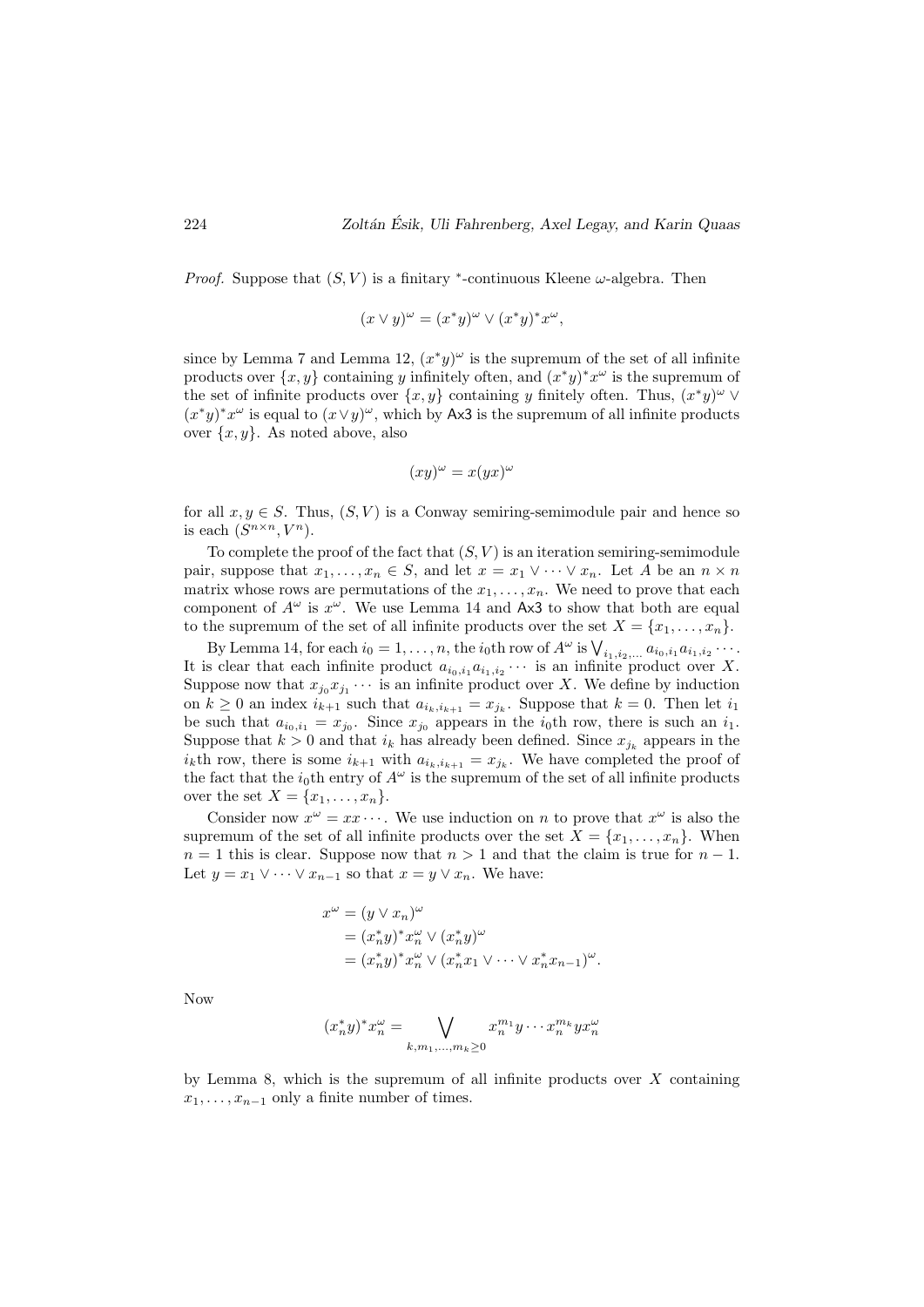Also, using the induction hypothesis and Ax4,

$$
(x_n^* x_1 \vee \dots \vee x_n^* x_{n-1})^{\omega} = \bigvee_{1 \leq i_1, i_2, \dots \leq n-1} x_n^* x_{i_1} x_n^* x_{i_2} \dots
$$

$$
= \bigvee_{1 \leq i_1, i_2, \dots \leq n-1} \bigvee_{k_0, k_1, \dots} x_n^{k_0} x_{i_1} x_n^{k_1} x_{i_2} \dots
$$

which is the supremum of all infinite products over X containing one of  $x_1, \ldots, x_{n-1}$ an infinite number of times. Thus,  $x^{\omega}$  is the supremum of all infinite products over  $X$  as claimed.  $\Box$ 

## 9 Kleene  $\omega$ -Algebras

Recall that when  $S$  is a  $*$ -continuous Kleene algebra, then  $S$  is a Kleene algebra [24]. Thus, for all  $x, y \in S$ ,  $x^*y$  is the least pre-fixed point (and thus the least fixed point) of the function  $S \to S$  defined by  $z \mapsto xz \vee y$  for all  $z \in S$ . Moreover,  $yx^*$  is the least pre-fixed point and the least fixed point of the function  $S \rightarrow S$  defined by  $z \mapsto zx \vee y$ , for all  $z \in S$ . Similarly, when  $(S, V)$  is a generalized <sup>\*</sup>-continuous Kleene algebra, then for all  $x \in S$  and  $v \in V$ ,  $x^*v$  is the least pre-fixed point and the least fixed point of the function  $V \to V$  defined by  $z \mapsto xz \vee v$ .

As a natural analogy to Kleene algebras in semiring-semimodule pairs, we propose a notion of Kleene  $\omega$ -algebra.

**Definition 7.** A Kleene  $\omega$ -algebra is a semiring-semimodule pair  $(S, V)$  in which S is a Kleene algebra and equipped with an omega operation  $\omega : S \to V$  such that the following hold for all  $x, y \in S$  and  $v \in V$ :

- $x^*v$  is the least pre-fixed point of the function  $V \to V$  defined by  $z \mapsto xz \vee v$ ,
- $x^{\omega} \vee x^*v$  is the greatest post-fixed point of the function  $V \rightarrow V$  defined by  $z \mapsto xz \vee v.$

It is clear that any Kleene  $\omega$ -algebra is a bi-inductive semiring-semimodule pair in the sense of [19]. By the above remarks we have:

**Lemma 15.** Suppose that  $(S, V)$  is a (finitary or non-finitary) \*-continuous Kleene  $\omega$ -algebra. When for all  $x \in S$  and  $v \in V$ ,  $x^{\omega} \vee x^*v$  is the greatest post-fixed point of the function  $V \to V$  defined by  $z \mapsto xz \vee v$ , then  $(S, V)$  is a Kleene  $\omega$ -algebra.

We remark that the precondition of the lemma is indeed necessary, and it is not the case that any  $*$ -continuous Kleene  $\omega$ -algebra is a Kleene  $\omega$ -algebra. As an example, note that the above property implies that  $1<sup>\omega</sup>$  is the greatest fixed point of the mapping  $z \mapsto z$ ; but we have seen in Theorem 6 that there are finitary <sup>\*</sup>-continuous Kleene  $\omega$ -algebras with  $1^{\omega} = \bot$ .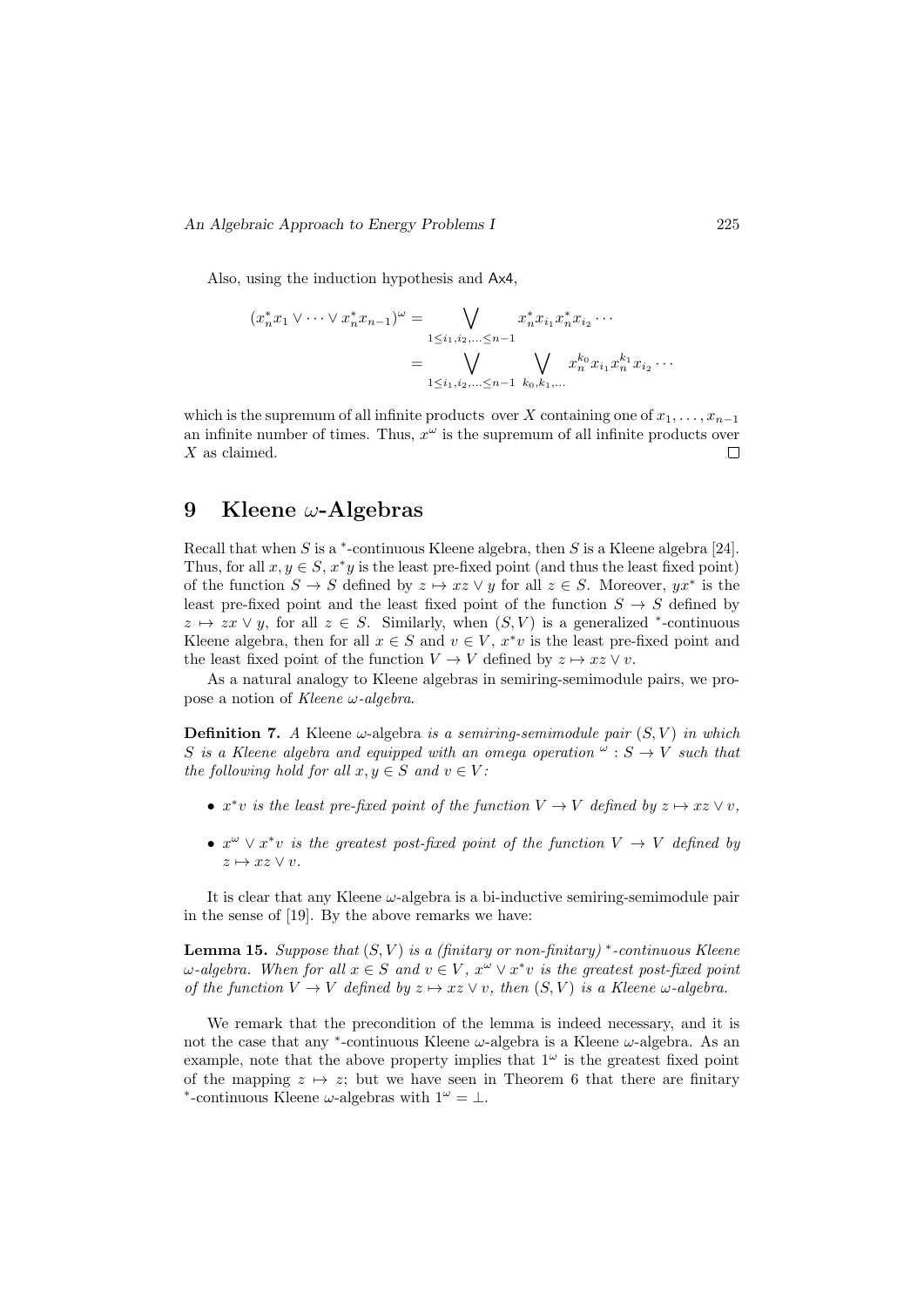## 10 Conclusion

Motivated by an application to energy problems, we have introduced continuous and <sup>∗</sup> -continuous Kleene ω-algebras and exposed some of their basic properties. Continuous Kleene  $\omega$ -algebras are idempotent complete semiring-semimodule pairs, and conceptually,  $*$ -continuous Kleene  $\omega$ -algebras are a generalization of continuous Kleene ω-algebras in much the same way as <sup>∗</sup> -continuous Kleene algebras are of continuous Kleene algebras: In <sup>∗</sup> -continuous Kleene algebras, suprema of finite sets and of sets of powers are required to exist and to be preserved by the product; in ∗ -continuous Kleene ω-algebras these suprema are also required to be preserved by the infinite product.

We have seen that the sets of finite and infinite languages over an alphabet are the free continuous Kleene  $\omega$ -algebras, and that the free finitary  $*$ -continuous Kleene  $\omega$ -algebras are given by the sets of regular languages and of finite unions of finitary infinite products of regular languages. A characterization of the free (non-finitary)  $*$ -continuous Kleene  $\omega$ -algebras (and whether they even exist) is left open.

We have seen that every  $*$ -continuous Kleene  $\omega$ -algebra is an iteration semiringsemimodule pair, hence also matrix-vector semiring-semimodule pairs over <sup>\*</sup>-continuous Kleene  $\omega$ -algebras are iteration semiring-semimodule pairs. In the second paper of the series [15], we will apply the algebraic setting developed here in order to solve energy problems.

## References

- [1] Jean Berstel and Christophe Reutenauer. Noncommutative Rational Series With Applications. Cambridge Univ. Press, 2010.
- [2] Stephen L. Bloom and Zoltán Ésik. *Iteration Theories: The Equational Logic* of Iterative Processes. EATCS monographs on theoretical computer science. Springer-Verlag, 1993.
- [3] Patricia Bouyer, Uli Fahrenberg, Kim G. Larsen, and Nicolas Markey. Timed automata with observers under energy constraints. In Karl Henrik Johansson and Wang Yi, editors, HSCC, pages 61–70. ACM, 2010.
- [4] Patricia Bouyer, Uli Fahrenberg, Kim G. Larsen, Nicolas Markey, and Jiří Srba. Infinite runs in weighted timed automata with energy constraints. In Franck Cassez and Claude Jard, editors, FORMATS, volume 5215 of Lect. Notes Comput. Sci., pages 33–47. Springer-Verlag, 2008.
- [5] Patricia Bouyer, Kim G. Larsen, and Nicolas Markey. Lower-boundconstrained runs in weighted timed automata. Perform. Eval., 73:91–109, 2014.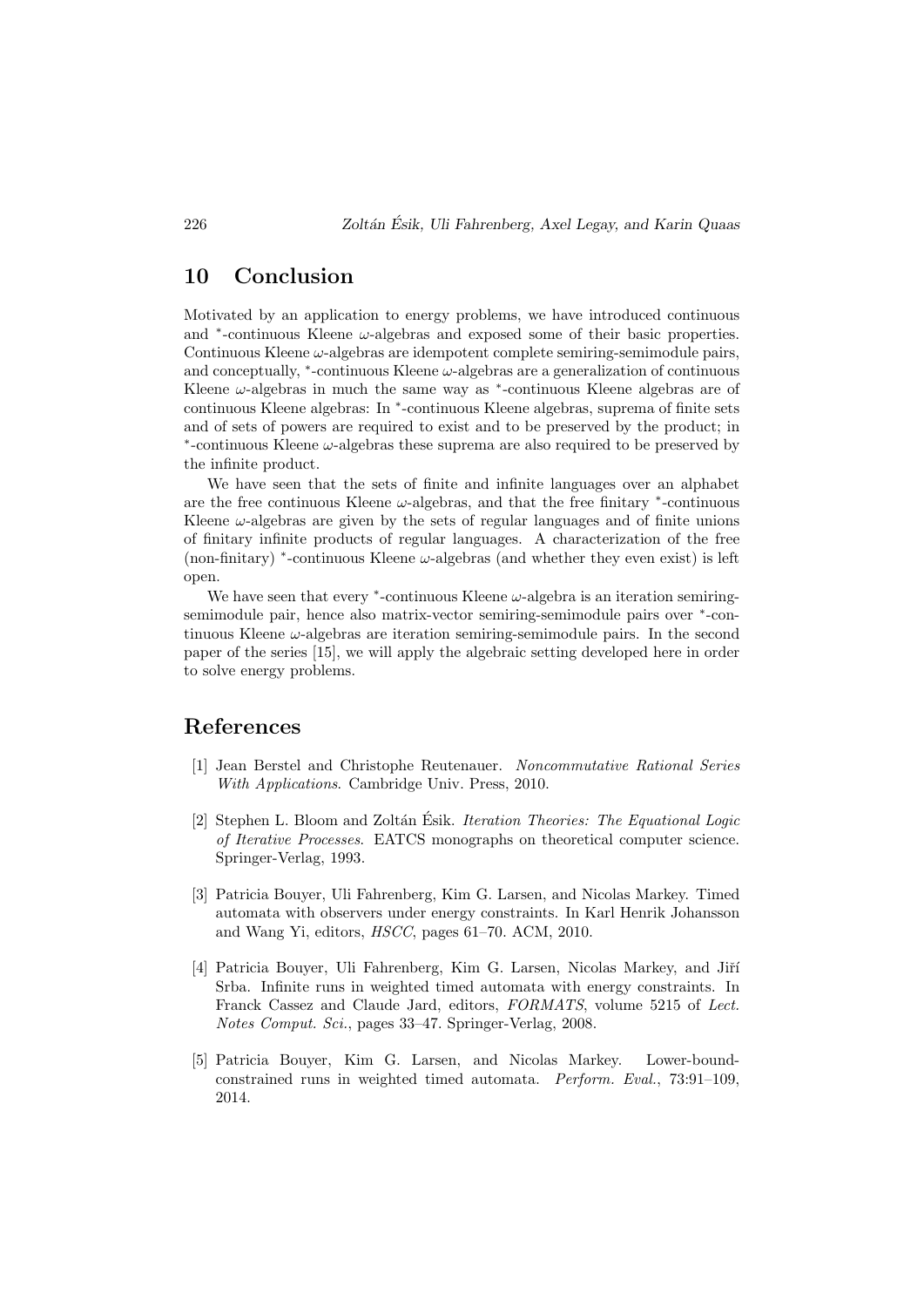- [6] Romain Brenguier, Franck Cassez, and Jean-François Raskin. Energy and mean-payoff timed games. In Martin Fränzle and John Lygeros, editors, HSCC, pages 283–292. ACM, 2014.
- [7] Krishnendu Chatterjee and Laurent Doyen. Energy parity games. Theor. Comput. Sci., 458:49–60, 2012.
- [8] John H. Conway. Regular Algebra and Finite Machines. Chapman and Hall, 1971.
- [9] Aldric Degorre, Laurent Doyen, Raffaella Gentilini, Jean-François Raskin, and Szymon Toruńczyk. Energy and mean-payoff games with imperfect information. In Anuj Dawar and Helmut Veith, editors, CSL, volume 6247 of Lect. Notes Comput. Sci., pages 260–274. Springer-Verlag, 2010.
- [10] Manfred Droste, Werner Kuich, and Heiko Vogler. Handbook of Weighted Automata. EATCS Monographs in Theoretical Computer Science. Springer-Verlag, 2009.
- [11] Zolt´an Esik. Iteration semirings. In Masami Ito and Masafumi Toyama, ed- ´ itors, DLT, volume 5257 of Lect. Notes Comput. Sci., pages 1–20. Springer-Verlag, 2008.
- [12] Zoltán Ésik, Uli Fahrenberg, and Axel Legay.  $*$ -continuous Kleene  $\omega$ -algebras. In Igor Potapov, editor, DLT, volume 9168 of Lect. Notes Comput. Sci., pages 240–251. Springer-Verlag, 2015.
- [13] Zoltán Ésik, Uli Fahrenberg, and Axel Legay.  $*$ -continuous Kleene  $\omega$ -algebras for energy problems. In Ralph Matthes and Matteo Mio, editors, FICS, volume 191 of Electr. Proc. Theor. Comput. Sci., pages 48–59, 2015.
- [14] Zoltán Esik, Uli Fahrenberg, Axel Legay, and Karin Quaas. Kleene algebras and semimodules for energy problems. In Dang Van Hung and Mizuhito Ogawa, editors, ATVA, volume 8172 of Lect. Notes Comput. Sci., pages 102– 117. Springer-Verlag, 2013.
- [15] Zoltán Ésik, Uli Fahrenberg, Axel Legay, and Karin Quaas. An algebraic approach to energy problems II: The algebra of energy functions. Acta Cyb., 2017. In this issue.
- [16] Zoltán Ésik and Werner Kuich. Rationally additive semirings.  $J.$  Univ. Comput. Sci., 8(2):173–183, 2002.
- [17] Zoltán Ésik and Werner Kuich. Inductive star-semirings. *Theor. Comput. Sci.*, 324(1):3–33, 2004.
- [18] Zoltán Ésik and Werner Kuich. A semiring-semimodule generalization of  $\omega$ -regular languages, Parts 1 and 2. J. Aut. Lang. Comb., 10:203–264, 2005.